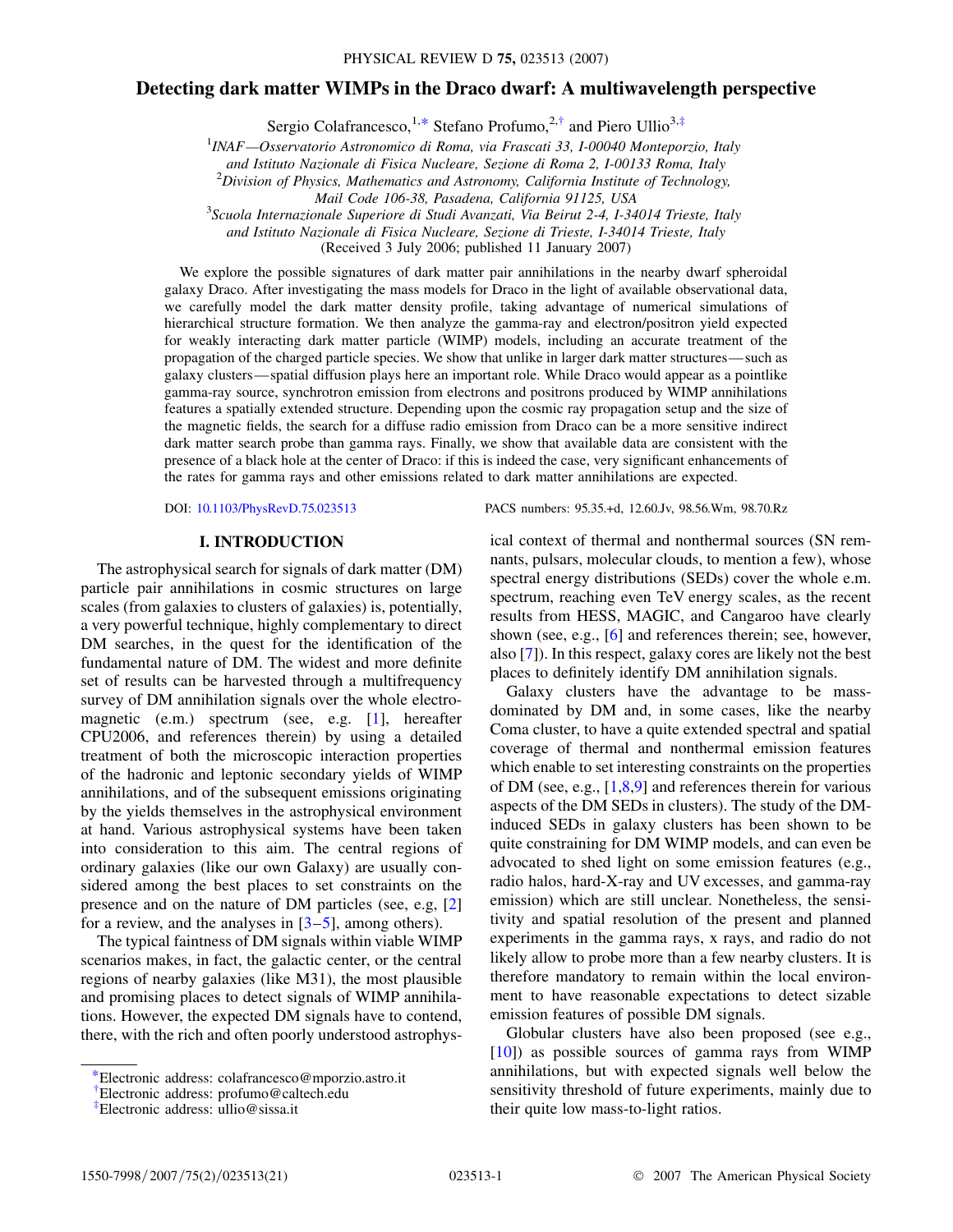#### COLAFRANCESCO, PROFUMO, AND ULLIO PHYSICAL REVIEW D **75,** 023513 (2007)

The ideal astrophysical systems to be used as probes of the nature of DM should be mostly dark (i.e., dominated by DM), as close as possible (in order to produce reasonably high fluxes), and featuring central regions mostly devoid of sources of diffuse radiation at radio, x-rays frequencies, and gamma-rays frequencies, where the DM SEDs peak (see, e.g. CPU2006 for general examples).

Dwarf spheroidal (dSph) galaxies closely respond to most of these requirements, as they generally consist of a stellar population, with no hot or warm gas, no cosmic-ray population, and little or no dust (see, e.g., [\[11\]](#page-19-4) for a review). Several dSph galaxies populate the region around the Milky Way and M31, and some of them seem to be dynamically stable and featuring high concentrations of DM.

Among these systems, the Draco dSph is one of the most interesting cases. This object has already been considered as a possible gamma-ray source fed by DM annihilations in recent studies  $[12–16]$  $[12–16]$  $[12–16]$ , in part triggered by an anomalous excess of photon counts from Draco reported by the CACTUS collaboration in a drift-scan mode survey of the region surrounding the dSph galaxy [\[17\]](#page-19-7). The nature of the effect is still controversial, but it has been shown in [\[14](#page-19-8)[,15\]](#page-19-9) to be in conflict, in most WIMP models, with the EGRET null-result in the search for a gamma-ray source from the direction of Draco [[18](#page-19-10)]. Other gamma-ray upper limits have been obtained by the Whipple 10-m telescope collaboration as well (see e.g., [\[19\]](#page-19-11)).

The observational state-of-the-art for Draco goes, however, beyond gamma-ray emissions: radio continuum upper limits on Draco have been obtained by Fomalont *et al.* [[20](#page-19-12)] with the VLA. These authors report an upper limit of  $J_{\nu}$  < 2 mJy at  $\nu$  = 4.9 GHz (this is a  $3\sigma$  level limit). Typical magnetic field strength of  $B \sim 2-4$   $\mu$ G for dwarf galaxies similar to Draco have also been derived from radio observations at 5 GHz [[21\]](#page-19-13). The x-ray emission from the central part of Draco has an upper limit provided by ROSAT [\[22\]](#page-19-14). The count rate detected by the PSPC instrument in the (0.1–2.4) keV energy band is  $\langle 0.9 \times$  $10^{-3}$  s<sup>-1</sup> corresponding to an unabsorbed flux limit of  $F_X$  < 1.7  $\times$  10<sup>-14</sup> erg cm<sup>-2</sup> s<sup>-1</sup>. This flux corresponds to an x-ray luminosity upper limit of  $L_X < 0.01 \times$  $10^{36}$  erg s<sup>-1</sup>.

The main point we wish to make in the present analysis is that a complete multifrequency analysis of the astrophysical DM signals coming from Draco might carry much more information, and can be significantly more constraining, in terms of limits on DM WIMP models than, for instance, a study of the emissions in the gamma-ray frequency range alone.

As we show in the present analysis, available observational data, and the possible detection of WIMP annihilation signals from Draco by future instruments can be, in principle, of crucial relevance for the study of the nature of WIMP DM: the expected emission features associated to DM annihilation secondary products are, in fact, the only radiation mechanisms which can be expected in a system like a dSph, as originally envisioned by Colafrancesco [\[9,](#page-19-2)[23\]](#page-19-15). Following our original suggestions, and pursuing the systematic approach we outlined for the case of Coma (see CPU 2006), we present here a detailed analysis and specific predictions for the WIMP DM annihilation signals expected from Draco in a multiwavelength strategy.

Specifically, we first derive the DM density profile of Draco in a self-consistent  $\Lambda$ CDM scenario in Sec. II. We then discuss the gamma-ray emission produced in Draco from DM annihilation, assuming a set of modelindependent WIMP setups [[1\]](#page-18-0). Gamma-ray emissions, and constraints, are studied in Sec. III. We then present in Sec. IV the signals expected from Draco at all frequencies covered by the radiation originating from the secondary products: synchrotron emission in the radio range, inverse Compton scattering of electrons and positrons produced by DM annihilation off cosmic microwave background (CMB) and starlight photons, and the associated Sunyaev Zel'dovich (SZ) effect. We also discuss in Sec. V the possible amplification of these signals by an intervening black hole at the center of Draco. We present our conclusions in the final Sec. VI.

Throughout this paper, we refer to the concordance cosmological model suggested by WMAP 3 yr. [\[24\]](#page-19-16); namely, we assume that the present matter energy density is  $\Omega_m = 0.266$ , that the Hubble constant in units of 100 km s<sup>-1</sup> Mpc<sup>-1</sup> is  $h = 0.71$ , that the present mean energy density in baryons is  $\Omega_b = 0.0233/h^2$ , with the only other significant extra matter term in cold dark matter  $\Omega_{\text{CDM}} = \Omega_m - \Omega_b$ , that our Universe has a flat geometry and a cosmological constant  $\Lambda$ , i.e.  $\Omega_{\Lambda} = 1 - \Omega_m$ , and, finally, that the primordial power spectrum is scale invariant and is normalized to the value  $\sigma_8 = 0.772$ .

## **II. THE DARK MATTER DENSITY PROFILE IN DRACO**

Modeling the distribution of dark matter for dSph's is not a straightforward task. The radial maps of the star velocity dispersions clearly indicate that dSph are dark matter dominated systems. However, available observational data do not provide enough information to unequivocally determine the shape and concentration of the supporting dark matter density profiles (see e.g. the recent analysis of Ref. [\[25\]](#page-19-17) for the case of Draco, under investigation here). Such freedom is partially reduced restricting to  $\Lambda$ CDM inspired scenarios, as appropriate for dark matter in the form of cold WIMP particles. Within this structure formation picture, numerical N-body simulations of hierarchical clustering predict that Milky Way size galaxies contain an extended population of substructures, with masses extending down to the free streaming scale for the CDM component (as small as  $10^{-12}$ – $10^{-3}$ *M*<sub>o</sub> in the case of neutralinos in supersymmetric models or in other WIMP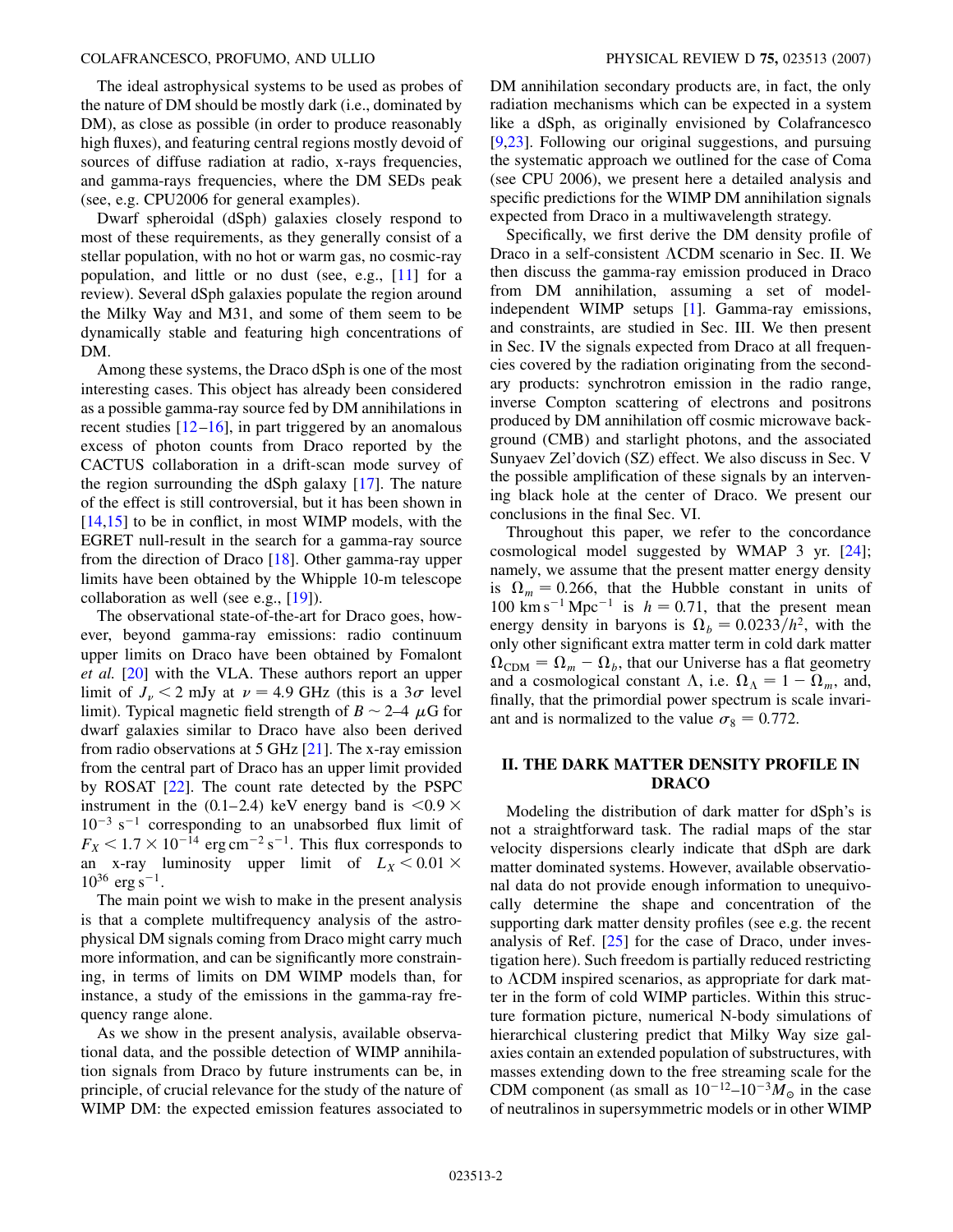setups [[26,](#page-19-18)[27](#page-19-19)]), and surviving, at least in part, to tidal disruption: dwarf satellites stand as peculiar objects, since they are the smallest ones featuring a stellar counterpart, while mechanisms preventing star formation are supposed to intervene for lighter objects (among scenarios supporting this interpretation, see, e.g., [[28](#page-19-20)]). In case of isolated CDM halos, properties of the dark matter density profile have been investigated in some detail through numerical simulations: a universal shape and a correlation (on average) between the object mass and its concentration are expected (more details will be given in the following section). The picture is less clear for satellites, like Draco, standing well within the dark matter potential well of the hosting halo. Tidal forces may have significantly remodeled the internal structure of these objects, an effect which is likely to depend, e.g., upon the merging history of each satellite. Based again on numerical simulations, significant departures from the correlation between the mass and concentration parameter observed for isolated halos have been reported in the literature, as well as discrepant results regarding whether the universal shape of the density profile is preserved [\[29\]](#page-19-21) or not [[30](#page-19-22)] in the subhalos, after tides have acted and these systems have reached a new equilibrium configuration.

### **A. Mass models within the CDM framework**

The main dynamical constraint we consider for mass models for the Draco dSph is the observed line-of-sight velocity dispersion of its stellar population. The underlying, necessary, assumption we shall make here is that the stellar component is in equilibrium, and hence that the Jeans equation applies to this system; if this is the case, one finds that the projection along the line of sight (l.o.s.) of the radial velocity dispersion of stars can be expressed in terms of  $M(r)$ , the total (i.e. including all components) mass within the radius  $r$  [\[31](#page-19-23)[,32\]](#page-19-24):

<span id="page-2-0"></span>
$$
\sigma_{\rm los}^2(R) = \frac{2G}{\Sigma(R)} \int_R^{\infty} dr' \nu(r') M(r') (r')^{2\beta - 2} \int_R^{r'} dr
$$

$$
\times \left(1 - \beta \frac{R^2}{r^2}\right) \frac{r^{-2\beta + 1}}{\sqrt{r^2 - R^2}},\tag{1}
$$

where  $\nu(r)$  is the density profile of the stellar population and  $\Sigma(R)$  represents its surface density at the projected radius  $R$ . In the derivation of Eq.  $(1)$  $(1)$ , we have assumed that the anisotropy parameter  $\beta$  is constant over the radius; in terms of the radial and tangential velocity dispersion, respectively  $\sigma_r$  and  $\sigma_\theta$ ,  $\beta = 1 - \frac{\sigma_\theta^2}{\sigma_r^2}$ :  $\beta = 1$  denotes the case of purely radial orbits,  $\beta = 0$  that of a system with isotropic velocity dispersion, while  $\beta \rightarrow -\infty$  labels circular orbits. As we will see shortly, the anisotropy parameter is important since we recover in our analysis the wellknown degeneracy between the reconstructed mass profile and the assumed degree of stellar anisotropy.

Extensive photometric studies are available for the Draco dwarf; we refer to the analysis in Odenkirchen *et al.* [\[33\]](#page-19-25) relying on multicolor data from the Sloan Digital Sky Survey (SDSS) (sample and foreground determination labeled S2 in that analysis) and reproduce the result for the radial profile of the surface brightness in Fig. [1](#page-3-0) (left panel). We also show two alternative fits of the data: one option is the generalized exponential profile proposed by Sersic [[34](#page-19-26)] and implemented in the case of Draco also by Lokas, Mamon, and Prada [[35](#page-19-27)]:

$$
\Sigma(R) = \Sigma_0 \exp[-(R/R_S)^{1/m}], \tag{2}
$$

choosing the parameter  $1/m = 1.2$ , and fitting the scale radius  $R<sub>S</sub>$  and central surface brightness  $\Sigma<sub>0</sub>$  to the data (the best-fit procedure gives  $R_{\rm S} = 7^{\prime}.3$ . As second possibility, we follow Mashchenko *et al.* [[25](#page-19-17)] and consider a modified Plummer model:

$$
\Sigma(R) = \Sigma_0 [1 + (R/R_P)^2]^{-(\alpha - 1)/2}, \tag{3}
$$

setting the exponent  $\alpha = 7$ , and then fitting the value for the scale radius ( $R_P = 14'$ .6). For each of the two  $\Sigma(R)$ , the luminosity density profile  $\nu(r)$  is obtained by inverting the definition of surface brightness with the Abel integral formula, i.e. implementing the deprojection:

$$
\nu(r) = -\frac{1}{\pi} \int_{r}^{\infty} dR \frac{1}{\sqrt{R^2 - r^2}} \frac{d\Sigma}{dR}.
$$
 (4)

The inversion is performed numerically for the Sersic profile, while it can be done analytically for the modified Plummer model; results are shown in Fig. [1](#page-3-0) (right panel) and one can see that the mild differences in the surface brightness are only marginally amplified in the luminosity density profiles. Here we are referring to luminosities in the V-band and, following again [\[35\]](#page-19-27), we have adopted for the distance of Draco the value 80 kpc [\[36\]](#page-19-28), or, equivalently, a distance modulus of 19.5 [\[37\]](#page-19-29), standing in between (and in agreement at 1  $\sigma$ ) the other recent estimate of 75.8  $\pm$  $0.7 \pm 5.4$  kpc from Ref. [[38](#page-19-30)] and the value of 82  $\pm$  6 kpc from the compilation of Mateo [\[39\]](#page-19-31). To add the stellar component in the total mass term  $M(r)$  in Eq. ([1\)](#page-2-0), we need an estimate for the stellar mass-to-light ratio in the V-band; we mainly refer to one of the largest values quoted in the literature,  $Y_V = 3M_{\odot}/L_{\odot}$ , including in it a possible subdominant gas component.

The ansatz we implement for the dark matter component is that of a spherical distribution sketched by a radial density profile:

$$
\rho(r) = \rho' g(r/a); \tag{5}
$$

given in terms of the function  $g(x)$  and of two parameters, i.e. a scale radius *a* and a normalization factor  $\rho'$ . This is in analogy with the usual description of dark matter halos from results of numerical N-body simulations in terms of a universal density profile; we take as a guideline for our mass models the form originally proposed by Navarro,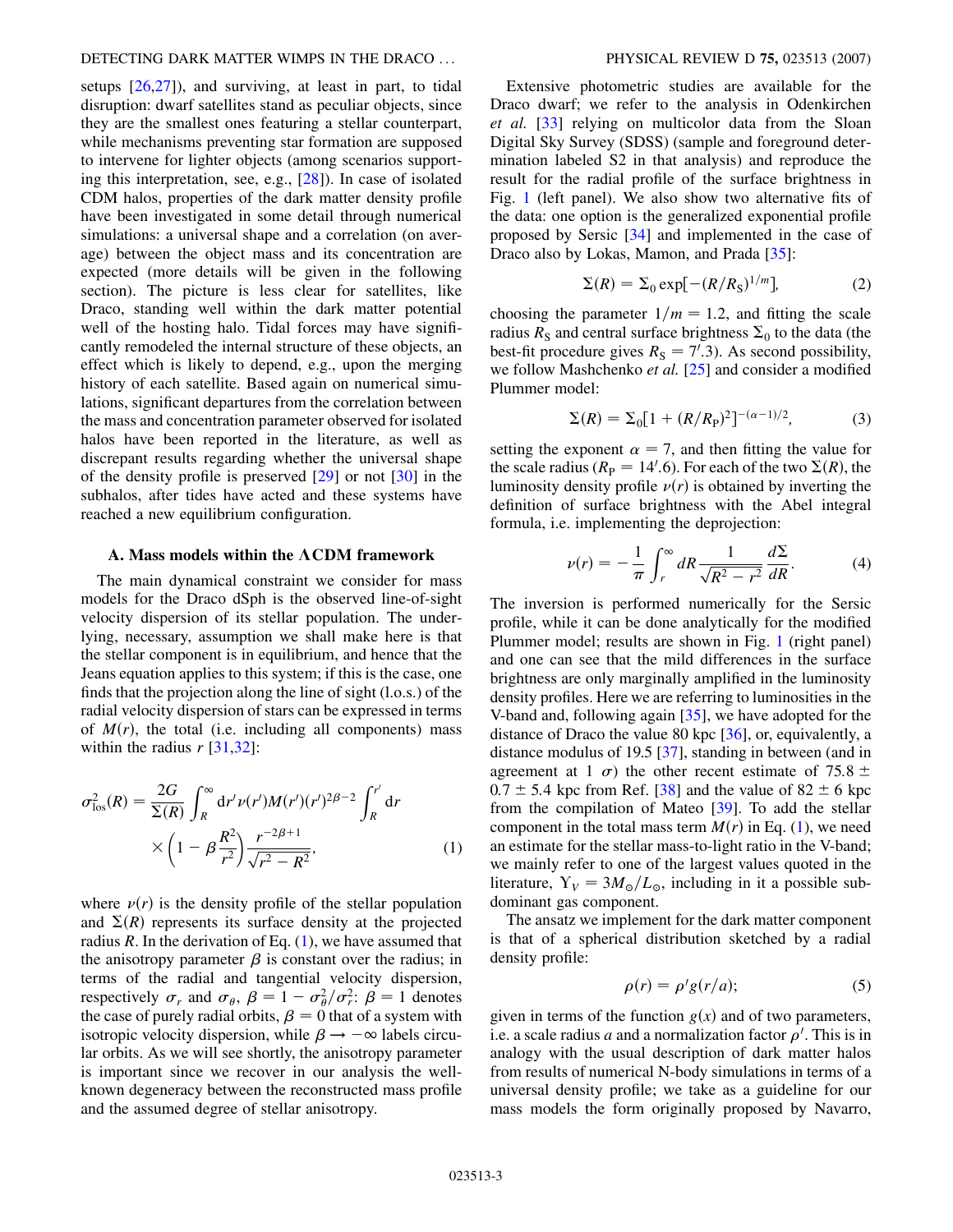<span id="page-3-0"></span>

FIG. 1 (color online). Left panel: radial profile for the surface brightness distribution of stars in Draco; data are from Odenkirchen *et al.* [\[33](#page-19-25)], while fits are with a Sersic profile or a modified Plummer model. Right panel: the corresponding luminosity density profiles.

Frenk, and White [\[40\]](#page-19-32):

$$
g_{\text{NFW}}(x) = \frac{1}{x(1+x)^2} \tag{6}
$$

and a shape slightly more singular towards the center proposed by Diemand *et al.* [\[41\]](#page-19-33) (hereafter labeled as D05 profile):

$$
g_{D05}(x) = \frac{1}{x^{\gamma}(1+x)^{3-\gamma}} \quad \text{with} \quad \gamma \simeq 1.2. \tag{7}
$$

As a further option, we consider the Burkert profile [[42](#page-19-34)]:

$$
g_B(x) = \frac{1}{(1+x)(1+x^2)},
$$
\n(8)

i.e. a model with a large core, in agreement with the gentle rise in the inner part of the rotation curves occurring in a vast class of galaxies, including dwarfs [\[42](#page-19-34)[,43\]](#page-19-35). Mechanisms of gravitational heating of the dark matter by baryonic components during or after the baryon infall have been advocated to reconcile these observations with the central density cusps of the profiles introduced above  $[44-46]$  $[44-46]$  $[44-46]$ ; these models are still contrived and it is probably premature to say whether in the case of Draco a cored or cuspy halo is expected.

Since we shall extrapolate the dark matter mass profile well beyond the radial size of the stellar component, we need a description of the regime where the profile gets sensibly reshaped by tidal interactions with the dark matter halo of the Milky Way. We compute the tidal radius  $r_{tid}$  in the impulse approximation, as appropriate for extended objects [\[47,](#page-19-38)[48\]](#page-19-39):

<span id="page-3-1"></span>
$$
\frac{M(r_{\text{tid}})}{r_{\text{tid}}^3} = \left[2 - \frac{r}{M_{MW}(r)} \frac{\partial M_{MW}}{\partial r}\right] \frac{M_{MW}(r)}{r^3} \bigg|_{r=r_p-r_{\text{tid}}}, gf
$$
\n(9)

with  $M(r_{tid})$  the mass of Draco within the tidal radius, and  $M_{MW}(r)$  the mass of the Milky Way within the galactocentric distance *r*; the expression on the right-hand side is computed for the orbital radius of Draco  $r_p$  at its latest pericenter passage.

Mass models for Draco are generated as follows: for a given functional form for the profile and for any given pairs of the parameters  $\rho'$  and  $a$ , the density profile is shifted into the form [[49](#page-19-40)]:

$$
\rho(r) \to \rho(r) \exp(-r/r_{\rm tid}) \tag{10}
$$

<span id="page-3-2"></span>with  $r_{tid}$  determined from Eq.  $(9)$  $(9)$ , assuming for the Milky Way a virial mass equal to  $10^{12}M_{\odot}$  and a Navarro Frenk White (NFW) profile with concentration parameter equal to 13 [[50](#page-19-41)];  $r_p$  will be taken, as a first test case, equal to 20 kpc, which is about the minimum pericenter radius below which tidal effects would be visible in the stellar component as well  $[25]$ , and which gives the most conservative estimate for the dark matter mass in Draco. We are then ready to implement Eq. [\(1](#page-2-0)) and compare against data.

Munoz *et al.* [\[51\]](#page-19-42) have recently made a novel compilation of l.o.s. star velocity dispersions in Draco, containing 208 stars; they show results implementing several binning criteria, among which we resort to the one with the largest number of stars per bin (21 stars per bin), which is the least susceptible to statistical fluctuations. Using essentially the same data sample, but a different binning, Wilkinson *et al.* [\[52\]](#page-19-43) find a sharp drop in the velocity dispersion corresponding to the bin at the largest circular radius, a feature that does not emerge in the analysis of Munoz *et al.* On the other hand, Lokas, Mamon, and Prada [\[35\]](#page-19-27) question whether this sample should be further cleaned from outliers, i.e. stars that may not actually be gravitationally bound to Draco. We will compare separately with the data set from Munoz *et al.*, i.e. in 10 bins out to a circular radius of slightly larger than 30', and the one from Wilkinson *et al.*, i.e. 7 bins out to a circular radius of about 35', see Fig. [2.](#page-4-0) For any mass model we consider the reduced  $\chi^2$  variable: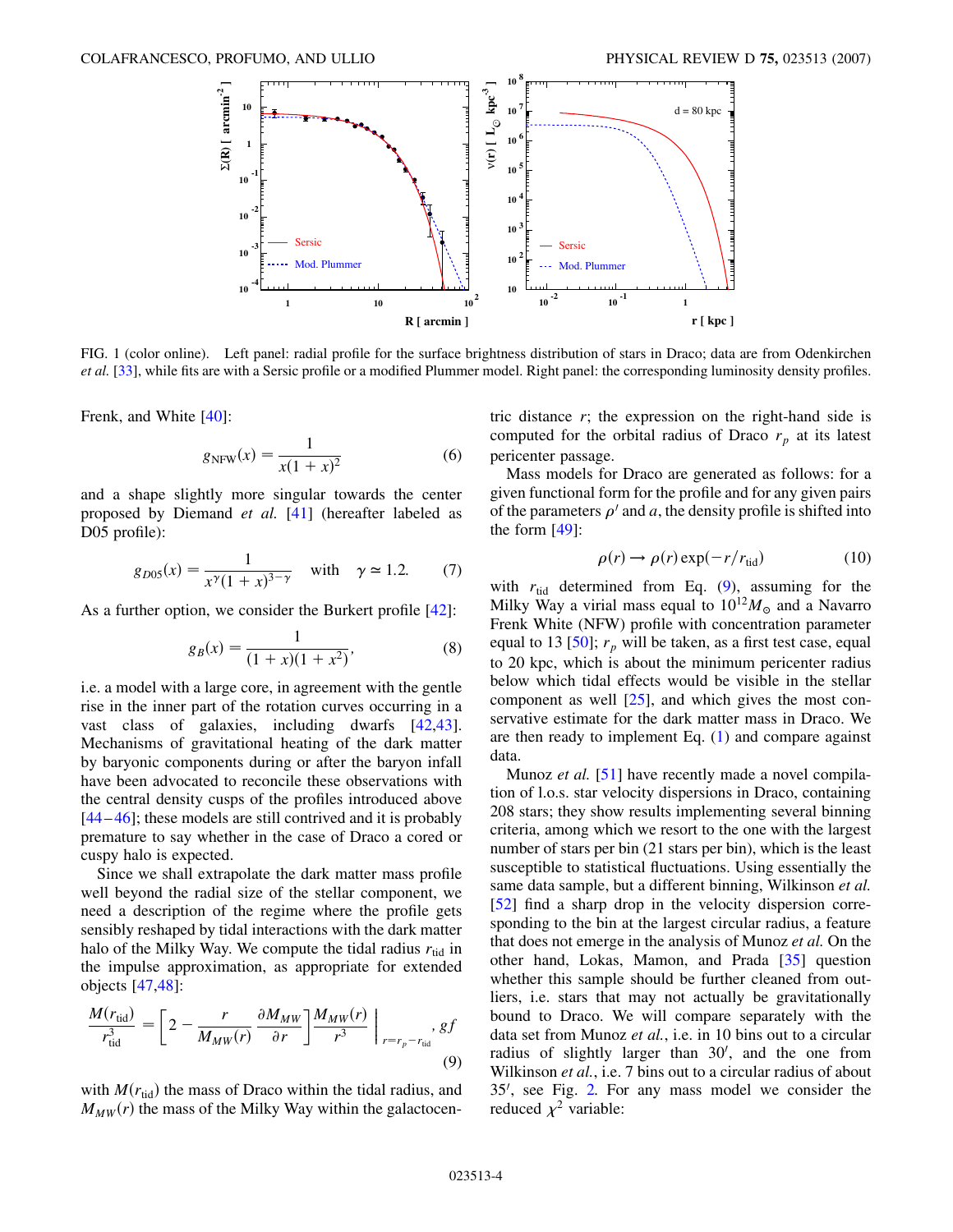<span id="page-4-0"></span>

**radius [ arcmin ]**

FIG. 2 (color online). Line-of-sight velocity dispersion for the three best-fit models considered in the paper. Data are from Munoz *et al.*, 2005 (filled circles) and from Wilkinson *et al.* (filled squares).

$$
\chi_{\text{red}}^2 = \frac{1}{N_{\text{bins}}} \sum_{j=1}^{N_{\text{bins}}} \frac{(\sigma_{\text{los}}(R_j) - \sigma_{\text{los}}^j)^2}{(\Delta \sigma_{\text{los}}^j)^2}.
$$
 (11)

<span id="page-4-1"></span> $\chi^2_{\text{red}}$  is very sensitive to the value of the overall normalization parameter, moderately sensitive to  $\beta$ , while it is less sensitive to the length scale *a*. In Fig. [2](#page-4-0) we show the lineof-sight velocity dispersion projected along the l.o.s., com-

paring to the Munoz *et al.* data set and assuming the star distribution according to the Sersic profile. The best-fit models for the three dark matter density profiles we are focusing on are set as follows: (i) a NFW profile with  $a =$ 1 kpc,  $\rho' = 3.710^7 M_{\odot} \text{ kpc}^{-3}$ ,  $r_{\text{tidal}} = 1.7 \text{ kpc}$ , and  $\beta =$  $-3.7$ ; (ii) a Burkert profile with  $a = 0.5$  kpc,  $\rho' =$ 2.110<sup>8</sup> $M_{\odot}$  kpc<sup>-3</sup>,  $r_{\text{tidal}} = 2.0$  kpc, and  $\beta = -1.0$ ; (iii) a D05 profile with  $a = 1$  kpc,  $\rho' = 2.5410^7 M_{\odot}$  kpc<sup>-3</sup>.  $r_{\text{tidal}} = 1.5$  kpc, and  $\beta = -6.3$ . Clearly, the data set does not allow for a discrimination among the three models.

In Fig. [3](#page-4-1) we illustrate the sensitivity of the fit to some of the parameters introduced in our model, taking the NFW profile as a reference case, and  $a = 1$  kpc as in the best-fit model: the minimum of  $\chi^2$  is well defined with respect to  $\rho'$  and has a marginal shift when comparing to the data as in the binning of Wilkinson *et al.*; had we followed the suggestion of Ref.  $[35]$  to take out of the sample some of the stars that appear as outlier, the minimum reduced  $\chi^2$ would get below 1, but its position on the  $\rho'$  axis would not change appreciably. Also shown is the dependence of the result upon the anisotropy parameter  $\beta$ : for the NFW profile, the case of radial orbits is disfavored, while models with circular anisotropy give better fits. In the right panel of Fig. [3](#page-4-1) we show instead that none of our additional assumptions have a significant impact on the velocity dispersion fit. In particular, there is a marginal effect when considering an alternative fit to the stellar profile, or when varying the assumed value for the distance of the Draco within the ranges of estimates quoted in the literature, or when decreasing the mass-to-light ratio of the stellar component to significantly smaller values. Also secondary, but slightly larger, is the effect of assuming that the current position of Draco is also the smallest



FIG. 3 (color online). We consider the NFW profile as a reference halo model, fix the length scale parameter to 1 kpc, and plot the reduced  $\chi^2$  as a function of the density normalization parameter  $\rho'$ . In the left panel we plot the reduced  $\chi^2$  obtained either for the Munoz *et al.* or Wilkinson *et al.* data sets, for a few selected values of the anisotropy parameter  $\beta$  or choosing the parameter  $\beta$  (in the interval  $-10 < \beta < 1$ ) which at a given  $\rho'$  gives the smallest reduced  $\chi^2$ ; other underlying assumptions (default model) are: radial star profile described by a Sersic profile, distance at latest pericenter passage  $r_p = 20$  kpc, mass-to-light ratio of  $3M_{\odot}/L_{\odot}$ , and distance of Draco  $d = 80$  kpc. In the right panel we show that none of these latter assumptions are crucial: we plot as a function of  $\rho'$  the minimum reduced  $\chi^2$  for  $\beta$  between -10 and 1, in the case of radial star profile according to the modified Plummer model,  $r_p$ increased to 80 kpc, mass-to-light ratio decreased to  $1M_{\odot}/L_{\odot}$ , and the distance of Draco varied within a generous range of values.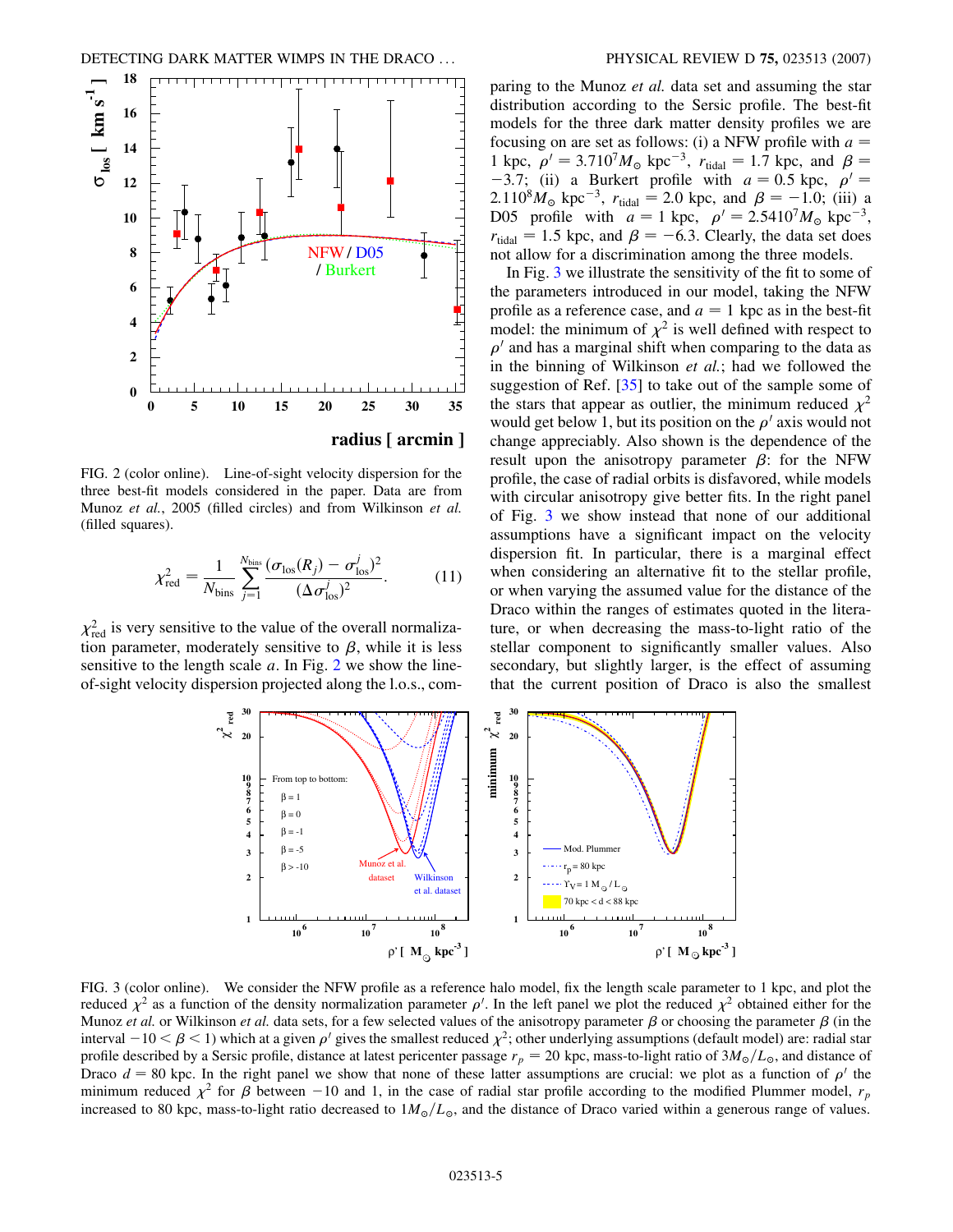<span id="page-5-0"></span>

FIG. 4 (color online). Left panel: for a given value of the length scale parameter *a*, we plot the minimum  $\chi^2_{\text{red}}$  obtained by varying the parameter  $\rho'$  and the anisotropy parameter  $\beta$  between  $-10$  and 1; we consider the three dark matter halo profiles introduced in the text, compare against the Munoz *et al.* data set, and refer to our default model for the other parameters. Right panel: for a given value of the length scale parameter *a*, value of  $\rho'$  corresponding to the minimum  $\chi^2_{\text{red}}$  displayed in the left panel for the three dark matter halo profiles.

galactocentric distance reached so far in its orbital motion, and hence it is the relevant radius to estimate the effects of tidal stripping (in this case, tidal radii become much larger than the scale radius for the stellar component).

In Fig. [4](#page-5-0) we show the minimum value of the reduced  $\chi^2$ , obtained taking the density normalization  $\rho'$  and the stellar anisotropy  $\beta$  as free parameters, for the three dark matter density profiles and as a function of the scale factor *a*: as clearly emerging from the figure, the data set does not allow for a clear discrimination in the parameter *a*, but there is, rather, a close correlation between the length scale and density normalization parameter. In the right panel of Fig. [4](#page-5-0) we plot the value of  $\rho'$  corresponding to the model with minimum  $\chi^2$  and a given scale factor *a*; note the huge span in the range of values of the logarithmic vertical scale.

In Fig. [5](#page-5-1) we show the tidal radii as determined assuming for the radius at the last pericenter passage 20 kpc or 80 kpc (right panel), and values of  $\beta$  (left panel) set as in the bestfit models; shallower, or less concentrated, profiles give equivalent fits to the data if the degree in circular anisotropy is decreased ( $\beta = -10$  is the minimum value we are scanning on; isotropic,  $\beta = 0$ , models are favored for the cored Burkert profile in the case of moderate to large values for the scale factor).

#### **B. Connections to the structure formation picture**

The possibility of discriminating among dark matter halo models increases when we take into account results from N-body simulations of structure formation. To make

<span id="page-5-1"></span>

FIG. 5 (color online). Values of  $\beta$  (left panel) and of the tidal radius (right panel, lower curves corresponding to a radius at latest pericenter passage equal to 20 kpc) defining the model with minimum  $\chi^2_{\rm red}$  at a given *a* displayed in the left panel of Fig. [4,](#page-5-0) for the three dark matter density profiles. We also show in the right panel the value of the tidal radius setting the radius at latest pericenter passage to 80 kpc, and keeping other parameters unchanged; values for  $\chi^2_{\text{red}}$  change marginally, i.e. from the point of view of fitting the data the two cases are equivalent, but obviously all  $r_{tid}$  increase significantly (for reference we plot with a dotted horizontal line the radial size of the stellar component).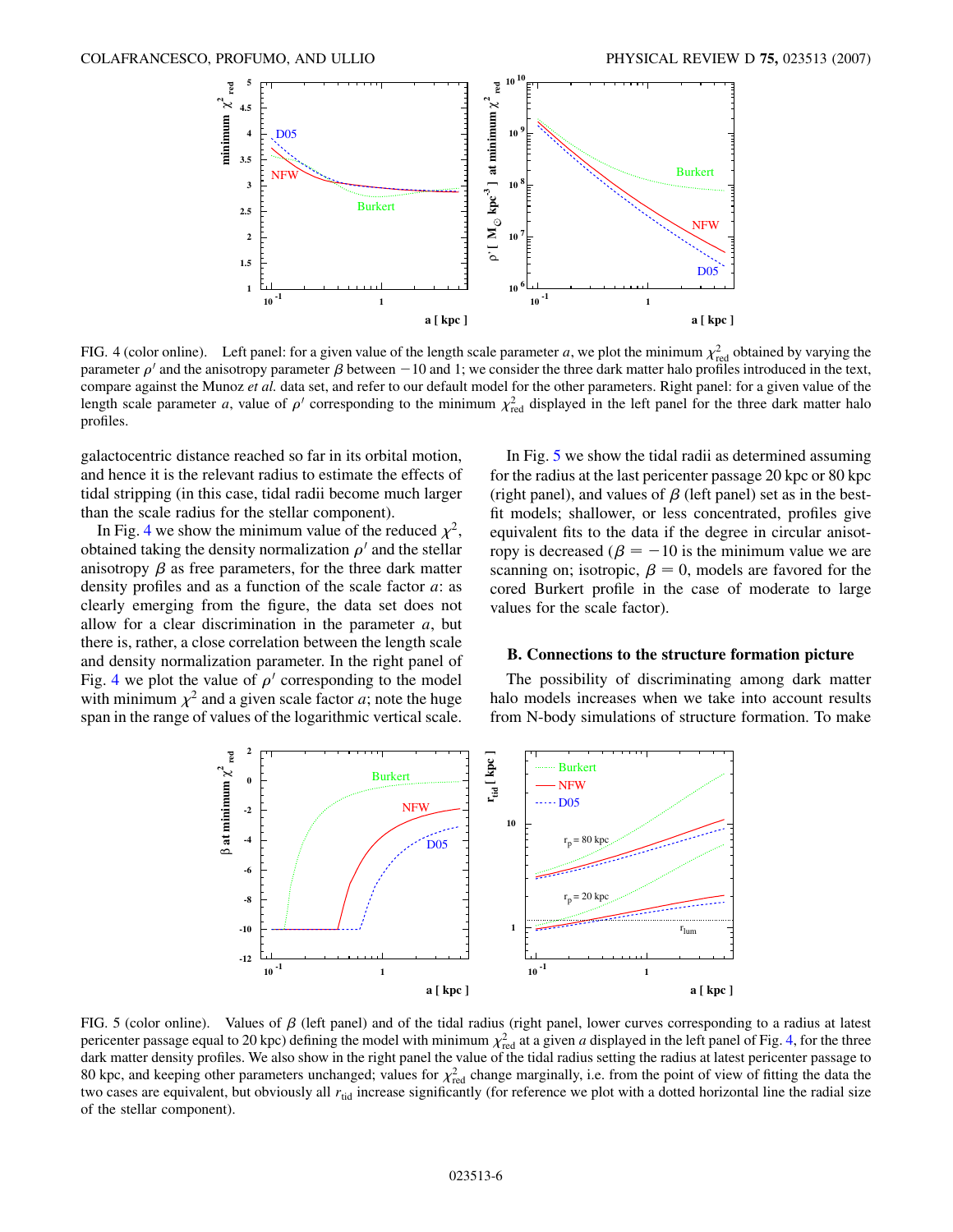#### DETECTING DARK MATTER WIMPS IN THE DRACO ... PHYSICAL REVIEW D **75,** 023513 (2007)

this step we need, however, to rely on a series of extrapolations. The first is to try to map the fit we made for a tidally disrupted object, well within the Milky Way potential well, to the configuration of a virialized system, unaffected by tides, of the kind described, on statistical grounds, by results of simulations. We refer to the prescription derived from numerical studies in [\[48\]](#page-19-39): let the density profile prior to tidal interactions be in the form:

$$
\rho_{\text{no tides}}(r) = \rho_s g(r/r_s). \tag{12}
$$

<span id="page-6-0"></span>Suppose, then, that tidal interactions change it into the form:

$$
\rho(r) = f_t \exp(-r/r_{\rm tid}) \rho_{\rm no \, tides}(r),\tag{13}
$$

assuming that the length scale parameter *a* in the final profile is equal to the initial scale factor  $r<sub>s</sub>$ . Comparing the form of Eq.  $(10)$  $(10)$  $(10)$  to the one we used in the fit to the stellar velocity dispersion, i.e. Eq. ([13](#page-6-0)), we find  $\rho' = f_t \rho_s$ . The parameter  $f_t$  is a dimensionless measure of the reduction in central density due to tidal effects; simulations indicate that the latter is correlated to the mass fraction of the satellite bound to the object after the effect of tides,  $m_{\text{bnd}}$ , through the expression [[48](#page-19-39)]:

<span id="page-6-2"></span>
$$
\log f_t = -0.007 + 0.35 \log m_{\text{bnd}} + 0.39 (\log m_{\text{bnd}})^2
$$
  
+ 0.23( $\log m_{\text{bnd}}$ )<sup>3</sup> (14)

(we will assume this phenomenological fitting formula to be valid for  $m_{\text{bnd}}$  larger than about 5%). According to this scheme, we can uniquely assign to any best-fit model with given  $\rho'$  and *a* (for an assumed pericenter radius through which,  $r_{tid}$  is determined) the corresponding  $\rho_s$  and  $r_s$ , or equivalently a value for the initial virial mass of the object  $M_{\text{vir}}$  and its concentration parameter  $c_{\text{vir}}$ , defined as  $c_{\text{vir}}$  =  $R_{\rm vir}/r_{-2}$ . In this last step we introduced the virial radius  $R_{\text{vir}}$ , defined as the radius within which the mean density of the halo is equal to the virial overdensity  $\Delta_{\rm vir}$  (  $\simeq$  340 at  $z = 0$ ) times the mean background density, and the radius  $r_{-2}$  where the effective logarithmic slope of the density profile is  $-2$  ( $r_{-2}$  is equal to *a* for the NFW profile, 0*:8a* for the D05, and about 1*:*5*a* for the Burkert profile). In Fig. [6](#page-6-1) we plot  $M_{\text{vir}}$  for the best-fit models displayed in Figs. [4](#page-5-0) and [5;](#page-5-1) for comparison, we also show the total halo mass bound to Draco after tidal stripping, and the dark matter mass within the spherical shell defined by the radius of the stellar component, i.e.  $r_{\text{lum}} = 51'$ . We have referred to the two extreme choice of pericenter radii, i.e. 20 kpc and 80 kpc; the procedure seems fairly consistent since in the two cases we get very close values for  $M_{\rm vir}$  (in the case of a small pericenter radius and the NFW or D05 profile, at large *a* the fraction of mass loss becomes very large and extrapolations according to Eq. ([14](#page-6-2)) become unreliable, so values of  $M_{\text{vir}}$  are not displayed). In Fig. [7](#page-7-0) we plot, for the same best-fit models, the concentration parameter versus virial mass; we also show the  $M_{\text{vir}} - c_{\text{vir}}$  correlation as extrapolated, for the currently preferred cosmological setup [[53](#page-19-44)], from the toy model of Bullock *et al.* [[54](#page-19-45)], which is tuned to reproduce the scaling found in numerical simulations for isolated halos. As far as substructures are concerned, concentrations are expected to be systematically larger, since substructures form, on average, in a denser environment with respect to isolated halos; for illustrative purposes only, we show the  $M_{\text{vir}} - c_{\text{vir}}$  scaling in the case of a 50% and a 100% increase in concentration.

We have already stressed a few times that our analysis is heavily relying on extrapolations, so no firm conclusion can be derived; nevertheless, our results seem to indicate that we should prefer models with an intermediate  $M_{\text{vir}}$ , say  $10<sup>9</sup>M<sub>o</sub>$ , corresponding to *a* of the order of 1 kpc for the NFW and D05 profiles and about 0.5 kpc for the Burkert

<span id="page-6-1"></span>

FIG. 6 (color online). We display, for the minimum  $\chi^2_{\text{red}}$  models illustrated in Figs. [4](#page-5-0) and [5](#page-5-1), values of the dark matter halo mass within the radial size of stellar component (lower curves) and of the total mass in the dark matter component for the calculated tidal radius (medium curves), assuming a pericenter radius of 20 kpc (left panel) and 80 kpc (right panel). We have also performed an extrapolation to estimate the initial virial mass of Draco, i.e. the mass associated to it before sinking deep into the potential well of the Milky Way and the loss of a large fraction of such initial mass due to tidal effects.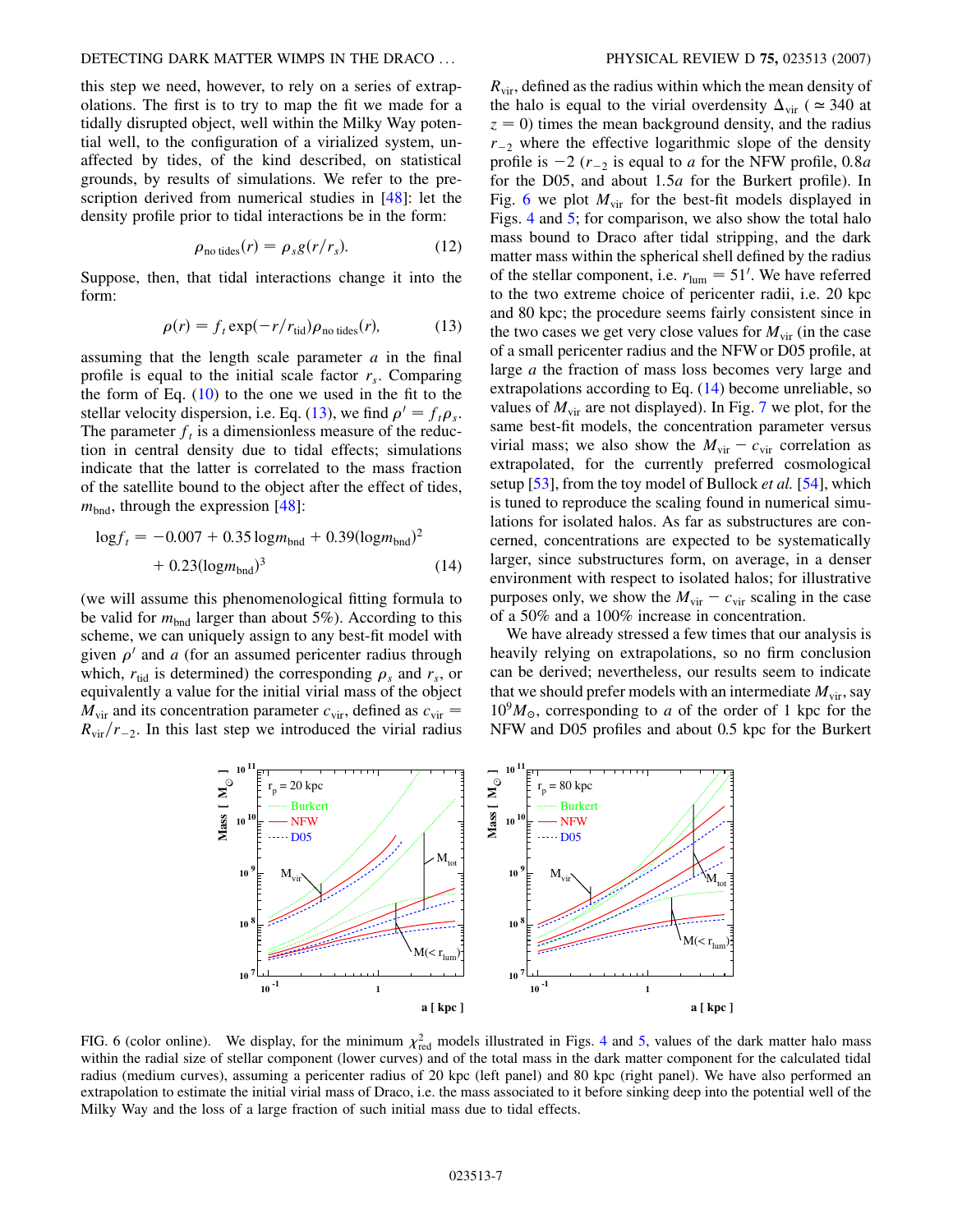<span id="page-7-0"></span>

FIG. 7 (color online). We display, for the minimum  $\chi^2_{\text{red}}$  models illustrated in Figs. [4](#page-5-0) and [5](#page-5-1), the extrapolated values of the virial mass, and the concentration parameter according to the prescription for the response to tidal interactions introduced in [\[48\]](#page-19-39) and fitted to numerical simulations. Also shown is the extrapolation with the Bullock *et al.* prescription of the correlation  $M_{\text{vir}} - c_{\text{vir}}$  for isolated halos, assuming a 50% or a 100% increase in concentration in the case of subhalos.

profile (such cases are those that have been chosen as reference models in Fig. [2](#page-4-0)) and that the range of length scale values allowed in Figs. [4](#page-5-0) and [5](#page-5-1) is probably a very generous one, with values at the lower and upper ends which should be most likely dropped. The range of models we are indicating here as preferred by the NFW profile is analogous to the one suggested in Ref. [\[25\]](#page-19-17), although the two approaches differ. In particular we will not implement here a constraint from the age of Draco stellar population which is used as a guideline in  $[25]$  $[25]$ : to do that we would need to build a subhalo mass function for the Milky Way matching the observed satellite pattern, and to model star formation within subhalos, two steps which are not very well understood and on which the degree of extrapolation would be inevitably much more drastic than what we have accepted so far.

## **III. THE GAMMA-RAY SIGNAL FROM WIMP ANNIHILATIONS IN DRACO**

WIMPs have a small but finite probability to annihilate in pairs, giving rise to potentially observable standard model yields. Two ingredients intervene in fixing source functions: on the one hand, the annihilation cross section, branching ratios, and spectral distributions for the yields are specified in any given particle physics scenario embedding the WIMP; on the other hand, source functions scale with the number density of WIMP pairs, *i.e.* in the case we are considering here, they are proportional to the square of the dark matter mass density in Draco. Since photons in the energy range we are interested to, i.e. smaller than few TeV, propagate through the interstellar medium without being absorbed, predictions for the induced gamma-ray fluxes are straightforward and simply involve an integral of the source along the line of sight; the expression for the flux per unit energy and solid angle, is usually cast in the form:

<span id="page-7-1"></span>
$$
\phi_{\gamma}(E_{\gamma}, \Theta, \Delta\Omega) = \frac{(\sigma v)}{8\pi M_{\chi}^2} \sum_{f} \frac{dN_{\gamma}^f}{dE}(E) B_f J(\Theta, \Delta\Omega), \quad (15)
$$

where  $(\sigma v)$  is the WIMP annihilation rate at zero temperature,  $M_{\chi}$  the WIMP mass, and the sum is over all kinematically allowed annihilation final states *f*, each with a branching ratio  $B_f$ . It is beyond the scope of the present analysis to review the ranges of values and the modeldependent determination of these parameters, as well as of the gamma-ray spectral distributions  $dN_{\gamma}^{f}/dE$ , topics which have been vastly discussed in recent literature; we will mainly refer here either to a toy model in which we pick particular values for  $M_{\chi}$  and  $(\sigma \nu)$ , and assume to have only one dominant annihilation channel: it is useful to consider the case of a soft annihilation channel such as a  $b - \bar{b}$  pair, and to contrast it with the hard  $\tau^+ - \tau^-$  final state. As we showed in [\[1\]](#page-18-0), these toy models are well justified in the context of solidly motivated theoretical grounds, for instance within the paradigm of neutralino dark matter. For definiteness, and for illustrative purposes, we shall also make use of special, well-studied, benchmark supersymmetric models, as we did for the case of our analysis of the multiwavelength emissions from Coma in Ref. [\[1](#page-18-0)].

In Eq. ([15](#page-7-1)) the dependence on the halo profile has been factorized out defining:

$$
J(\Theta, \Delta\Omega) = \frac{1}{\Delta\Omega} \int_{\Delta\Omega} d\Omega \int_{\text{Lo.s.}} dl \rho^2(l), \qquad (16)
$$

where  $\Theta$  is the direction of observation and the average is over the angular acceptance (or the angular resolution) of the detector  $\Delta\Omega$ . In Fig. [8](#page-8-0) we plot the range of the expected values for *J* towards the center of Draco, for two sample values of  $\Delta\Omega$  and within the minimum  $\chi^2$  halo models selected in the previous section. Confirming other recent analyses [[13](#page-19-46),[55](#page-19-47),[56](#page-19-48)], our results show that there is a very small spread in the prediction for *J*, even referring to significantly different dark matter halo shapes and even for small angular acceptances: within a factor of a few and in units of GeV<sup>2</sup> cm<sup>-6</sup> kpc, *J* is about 100 for  $\Delta \Omega$  =  $10^{-5}$  sr and about 1 for  $\Delta \Omega = 10^{-3}$  sr. Such a small spread is in contrast to what one finds in the analogous estimate when considering the Milky Way galactic center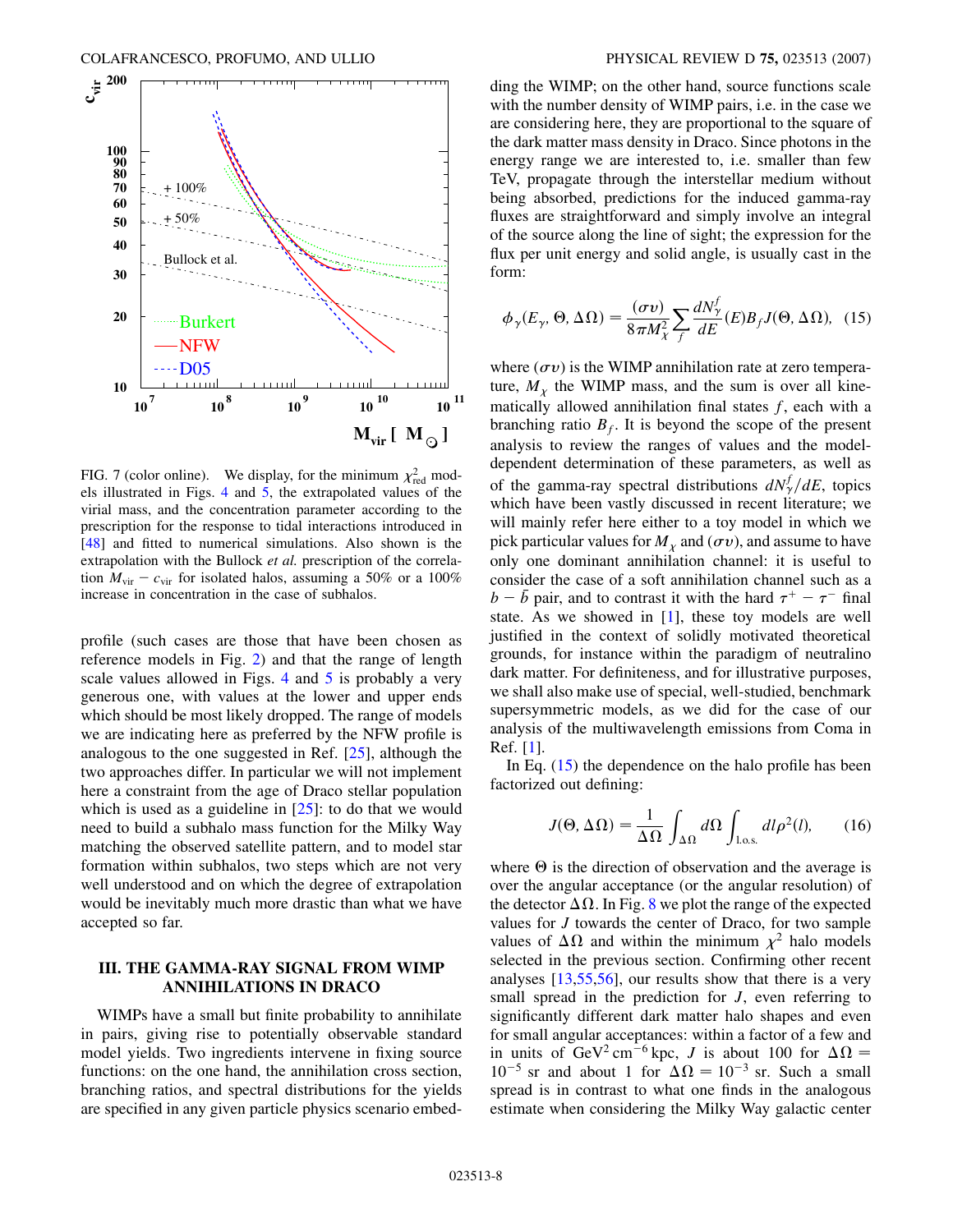<span id="page-8-0"></span>

FIG. 8 (color online). We display, for the minimum  $\chi^2_{\text{red}}$  models illustrated in Figs. [4](#page-5-0) and [5](#page-5-1), the line-of-sight integral function *J*, towards the center of Draco and for two different angular acceptance  $\Delta\Omega$ .

as a source of gamma rays from dark matter annihilation. One can apply the same procedure of fitting different halo profiles to the Milky Way dynamical constraints and then extrapolate their radial scalings down to the innermost parsec or so; the focus is on the eventual sharp dark matter density enhancement which could be present in the galactic center region: for singular profiles the values of *J* one derives may be very large, up to about  $10^4$ – $10^5$  for NFW profiles and  $\Delta \Omega = 10^{-5}$  sr (see, e.g. [[13](#page-19-46)]; note however that in Ref.  $[13]$  $[13]$  a dimensionless  $J$  is adopted and to translate values quoted therein into those for the definition adopted here, one should scale them by the factor  $0.765 \text{ GeV}^2 \text{ cm}^{-6} \text{ kpc}$ , but drop dramatically, with a decrease as large as 4 orders of magnitude, when considering less singular or cored profiles. In the case of Draco, the distance of the source is much larger and the l.o.s. integral involves an average over a large volume, smoothing out the effect of a singularity in the density profile; at the same time, however, the mean dark matter density is on average fairly large for any profile, since the dark halo concentration parameter is large.

In its all-sky survey, EGRET has accumulated a limited exposure towards Draco. A report on the collected data is given in [\[18\]](#page-19-10); the analysis aims at the identification of a point source at the center of Draco; seven energy bins are considered, each with the appropriate angular cuts, no point source is found, and the photon counts are consistent with the expected flux from diffuse emission, except for a 2 event ''excess'' in the energy range between 1 and 10 GeV, with a total of 6 events found versus 4.1 expected in the standard background scenario (notice that no statistical evidence for such excess is claimed in [[18](#page-19-10)] or in the present analysis). In Fig. [9](#page-9-0) we show, for a given WIMP mass, the value of the annihilation cross section required for a flux matching the 2 events in EGRET between 1 and 10 GeV, for exposures and angular cuts as specified in the data analysis, assuming our reference NFW best-fit halo model and  $b - b$  (left panel) or  $\tau^+ - \tau^-$  (right panel) annihilation channels. Also shown in the figure are expected sensitivity curves with GLAST, the next gamma-ray telescope in space, and for upcoming observations of Draco with ground-based ACT telescopes.

Regarding the GLAST detector, we refer to an updated simulation of the instrument performance [\[57\]](#page-19-49): we refer to the energy dependent sensitivities of the two large area telescope (LAT) sections, the thin (or front) section of the tracker (peak effective area above 1 GeV of about 5500 cm2, 68% containment angle varying between 0.6 deg at 1 GeV and 0.04 deg at 100 GeV) and of the thick (or back) section of the tracker (peak effective area above 1 GeV of about 4500 cm2, 68% containment angle varying between 1 deg at 1 GeV and 0.07 deg at 100 GeV). To estimate the background, we include an extragalactic component at the level found in EGRET data [[58](#page-19-50)], extrapolated to higher energy with a  $E^{-2.1}$  power law, plus a galactic component scaling like  $E^{-2.7}$  (such scaling is expected from the decay of  $\pi^0$  generated by the interaction of primary protons with the interstellar medium; we are neglecting an eventual inverse Compton (IC) component, since, if present, such a term is most likely already included as misidentified extragalactic) and normalized in such way that, together with the extragalactic component, it gives the 6 events above 1 GeV detected by EGRET (assuming just for 4.1 events for the background level does not change significantly our projected sensitivities). We consider a 5 yr exposure time, in an all-sky survey mode for which the effective area in the direction of Draco is, on average, about 30% of the peak effective area (area when the source is at the zenith of the instrument). Finally, we define a  $\chi^2$  variable as:

$$
\chi^2 = \sum_{j=1}^{n_{\text{bins}}} \frac{Ns_j^2}{Ns_j + Nb_j},\tag{17}
$$

<span id="page-8-1"></span>where  $Ns_j$  and  $Nb_j$  stand for the number of signal and background events in each bin, restricting to bins with more than 5 signal events. The bin selection should in principle be optimized model by model; in general we find that it is a good choice to take three bins per decade in energy (two or more bins are grouped into one in case this procedure gives 5 signal events; this sometimes happens in the highest energy bin included in the sum above), while at any given energy we integrate over a solid angle which is the largest between the point spread function (PSF) set by the 68% containment angle (full energy dependence included for each section of the tracker) and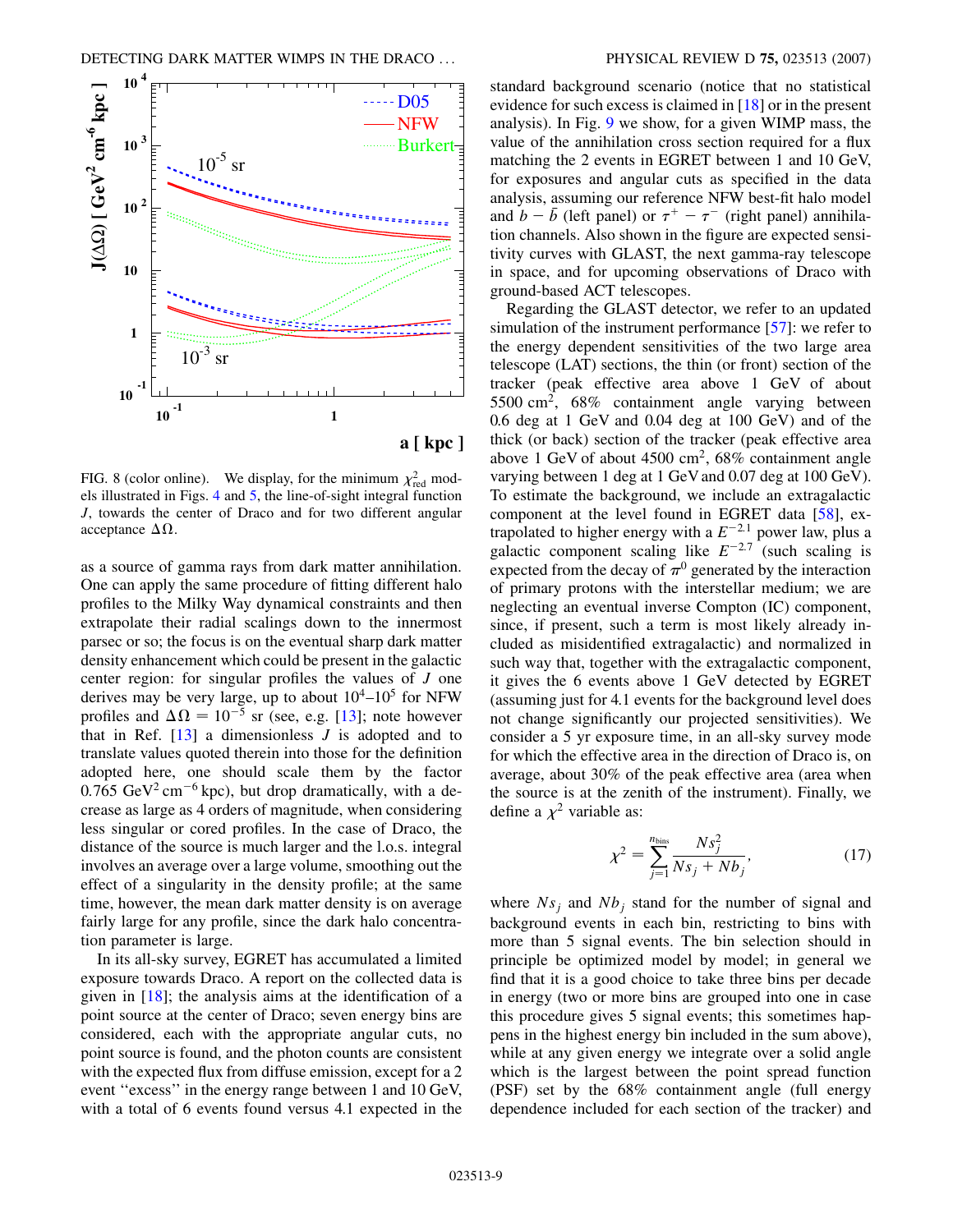<span id="page-9-0"></span>

FIG. 9 (color online). We show the WIMP mass—WIMP pair annihilation cross section plane, assuming a  $b - \bar{b}$  (left) and  $\tau^+ - \tau^-$ (right) dominant annihilation final state. The solid black line indicates the value of the annihilation cross section required for a flux matching the 2 events in EGRET between 1 and 10 GeV, for exposures and angular cuts as specified in the data analysis, assuming our reference NFW best-fit halo model; the black dotted and dot-dashed lines show the limits from the flux of, respectively, antiprotons and positrons in the Milky Way halo (the two lines corresponding to two different cosmic-ray propagation setups); the solid curves indicate the projected sensitivities of GLAST, MAGIC, and VERITAS (see the text for more details).

the solid angle which maximizes the ratio  $\Phi_s / \sqrt{\Phi_s + \Phi_b}$ . Sensitivity curves are given in Fig. [9](#page-9-0) as  $3\sigma$  discovery limits; the latter are found to be, with the present accurate modeling of the detector, slightly less promising than the analogous curves obtained in other recent estimates [\[55](#page-19-47)[,56\]](#page-19-48).

Regarding Air Cherenkov Telescopes (ACTs), we consider the detection prospects with instruments in the northern hemisphere, i.e. MAGIC [\[59\]](#page-19-51), which is currently taking data, and VERITAS, which will be completed soon extending the current single mirror telescope to an array of at first four, then later seven telescopes [\[60\]](#page-19-52). We assess the discovery sensitivity of the two ACTs using a low energy threshold of 100 GeV, and the effective collection area as a function of energy recently quoted by the two collaborations in Refs. [\[59](#page-19-51)[,60\]](#page-19-52); the main sources of background for ACTs correspond to misidentified gammalike hadronic showers and cosmic-ray electrons. The diffuse gammaray background gives a subdominant contribution to the background, which we also took into account using the same figures outlined above for the space-based telescopes background. We use the following estimates for the ACT cosmic-ray background [[61\]](#page-19-53):

$$
\frac{dN_{\text{had}}}{d\Omega}(E > E_0) = 6.1 \times 10^{-3} \epsilon_{\text{had}} \left(\frac{E_0}{1 \text{ GeV}}\right)^{-1.7} \times \text{cm}^{-2} \text{ s}^{-1} \text{ sr}^{-1},\tag{18}
$$

$$
\frac{dN_{\rm el}}{d\Omega}(E > E_0) = 3.0 \times 10^{-2} \left(\frac{E_0}{1 \text{ GeV}}\right)^{-2.3} \text{ cm}^{-2} \text{ s}^{-1} \text{ sr}^{-1},\tag{19}
$$

where  $\epsilon_{\text{had}}$  parametrizes the efficiency of hadronic rejection, which we assume to be at the level of 10% [[59](#page-19-51),[60](#page-19-52)]. As above, we proceed with an optimized binning of the energy range of interest (extending from the energy threshold up to the WIMP mass), compute the number of signal and background events in each bin, and require that the resulting  $\chi^2$  (evaluated according to the analogue of Eq. ([17](#page-8-1))) gives a statistical excess over background.

The models for which we predict a detectable flux have fairly large cross sections, still compatible but in the high end of models with a thermal relic density, as computed in a standard cosmological scenario, which matches the observed dark matter density in the Universe [\[53\]](#page-19-44), see, e.g., [\[1\]](#page-18-0) (another possibility is that we refer to models with nonthermal relic components, such as from the decay of moduli fields, or to modified cosmological setups affecting the Hubble parameter at the time of WIMP decoupling, see, e.g., [[62](#page-19-54)]). Large annihilation cross sections give enhanced signals for any indirect dark detection technique, in particular, we need to check whether this picture is compatible with the antimatter fluxes measured at Earth: in fact, pair annihilation of WIMP in the halo of the Milky Way is acting as a source of primary positrons and antiprotons which diffuse in the magnetic field of the Galaxy, building up into exotic antimatter populations. Current measurements of the local antiproton flux are consistent with the standard picture of antiprotons being secondary particles generated by the primary cosmic-ray protons in spallation processes [[63](#page-20-0)]; on the other hand, a weak evidence of an excess in the positron flux has been claimed  $[64,65]$  $[64,65]$ , in a picture that is going to become increasingly clearer with the ongoing measurements in space by the recently launched Pamela detector [\[66\]](#page-20-3). We estimate the induced flux of positrons and antiprotons (no antiprotons are generated in the  $\tau^+ - \tau^-$  channel), referring to the same Milky Way halo model we have introduced to estimate tidal effects on Draco, and to the diffusive convective model for the propagation of charged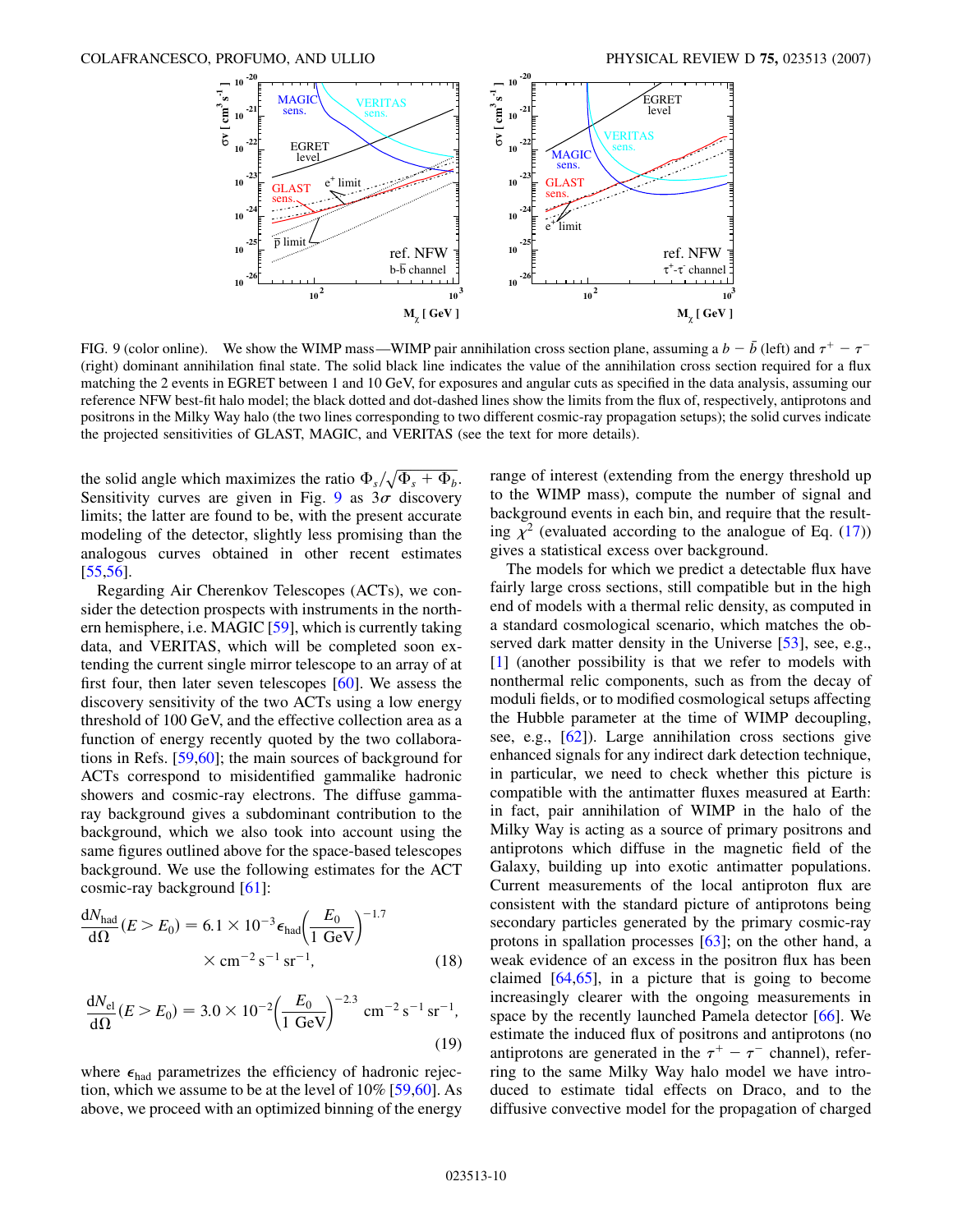particles implemented in the DarkSUSY package [\[67\]](#page-20-4). Parameters in the propagation model are chosen in analogy with a standard setup [[68](#page-20-5)] in the GALPROP propagation package [\[69\]](#page-20-6), or the most conservative choice suggested in Ref. [[70](#page-20-7)] which can still reproduce ratios of secondaries to primaries as measured in cosmic-ray data while minimizing the flux induced by WIMP annihilations: these give, respectively, the lower and upper curves plotted in Fig. [9](#page-9-0) and corresponding to the  $3\sigma$  limits on the annihilation cross section obtained by comparing the WIMP-induced fluxes to a full compilation of present data on the local antiproton and positron fluxes. The values displayed should not be taken as strict exclusion curves, since we are not doing a full modeling of the uncertainties in the propagation model, nor scanning on more general configurations of the Milky Way dark matter halo; relaxing them by a factor of 2 to 5 or maybe even larger should be relatively straightforward; they can be however taken as a guideline to see that models in such a region of the parameter space should be testable with higher precision antimatter data, while models at the EGRET level are most probably already excluded by current data.

Finally in Fig. [10](#page-10-0) we show how flux levels and projected sensitivities scale scanning over our sample of halo models for Draco, for a sample WIMP mass and the  $b - \bar{b}$  final state; antiproton limit levels are also plotted for comparison.

This work which is based on realistic estimates of both the dark matter density distribution in Draco and of the

<span id="page-10-0"></span>

WIMP physical set up leaves the early Cactus claims (see, e.g., http://ucdcms.ucdavis.edu/solar2/results/ Chertok.PANIC05.pdf) of a detection of gamma-ray emission from Draco apart.

# **IV. MULTIWAVELENGTH SIGNALS FROM DRACO**

The following step is to extend our analysis to the radiation emitted at lower frequencies. For this purpose, we need to track the injection of electrons and positrons from WIMP annihilations in Draco, as well as their propagation in space and energy; it will then be possible to make predictions for the induced synchrotron and inverse Compton radiations. Our starting point is the assumption that, in analogy to more massive objects such as the Milky Way itself, there is a random component of interstellar magnetic fields associated with Draco and that it is a fair approximation to model the propagation of charged particles as a diffusive process. In this limit we can calculate the electron and positron number densities implementing to the following transport equation:

$$
\frac{\partial}{\partial t} \frac{dn_e}{dE} = \nabla \bigg[ D(E, \vec{x}) \nabla \frac{dn_e}{dE} \bigg] + \frac{\partial}{\partial E} \bigg[ b(E, \vec{x}) \frac{dn_e}{dE} \bigg] + Q_e(E, \vec{x}), \tag{20}
$$

where  $Q_e$  is the electron or positron source function from WIMP annihilations:

$$
Q_e(E, \vec{x}) = \frac{1}{2M_X^2} \sum_f \frac{dN_e^f}{dE}(E) B_f \rho^2(\vec{x}),
$$
 (21)

while *D* is the diffusion coefficient and *b* the energy loss term. In Ref. [\[1](#page-18-0)] we derived the analytic solution to this equation in case of a spherical symmetric system and for *D* and *b* that do not depend on the spatial coordinates. We refer here to a time-independent source and consider the limit for an electron number density that has already reached equilibrium; the solution takes the form:

$$
\frac{dn_e}{dE}(r, E) = \frac{1}{b(E)} \int_E^{M_\chi} dE' \hat{G}(r, v - v') Q_e(r, E') \quad (22)
$$

with:

$$
\hat{G}(r,\Delta v) = \frac{1}{[4\pi(\Delta v)]^{1/2}} \sum_{n=-\infty}^{+\infty} (-1)^n \int_0^{r_h} dr' \frac{r'}{r_n} \times \left[ \exp\left(-\frac{(r'-r_n)^2}{4\Delta v}\right) - \exp\left(-\frac{(r'+r_n)^2}{4\Delta v}\right) \right] \times \frac{\rho^2(r')}{\rho^2(r)}.
$$
\n(23)

FIG. 10 (color online). As in Fig. [9](#page-9-0), but keeping the WIMP mass fixed at 100 GeV, and varying the halo scale length parameter *a* for the three dark matter density profiles considered here.

In the Green function  $\hat{G}$  the energy dependence has been hidden in two subsequent changes of variable  $v =$  $u_{min}$  *du* $D(\tilde{u})$  and  $u = \int_E E_{max} \frac{dE'}{b(E')}$ ; the radial integral extends up to the radius of the diffusion zone  $r<sub>h</sub>$  at which a free escape boundary condition is imposed, as enforced by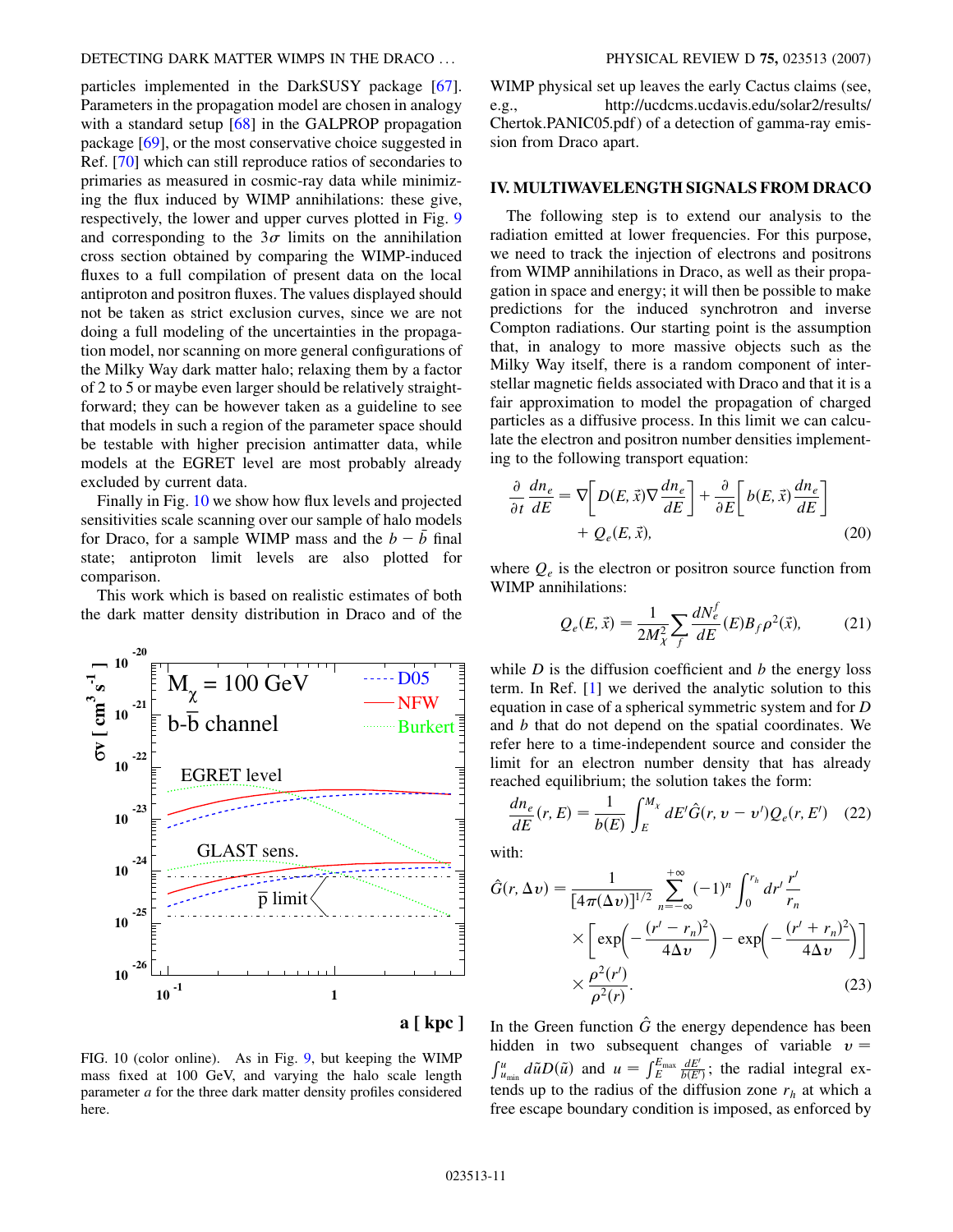the sum over *n*, having defined  $r_n = (-1)^n r + 2nr_h$ . the sum over *n*, having defined  $r_n = (-1)^n r + 2nr_h$ .<br>Whenever the scale of mean diffusion  $\sqrt{\Delta v}$ , covered by an electron while losing energy from energy at the source  $E'$  to the energy when interacting  $E$ , is much smaller than the scale over which  $\rho^2$  has a significant variation,  $\hat{G}$  is close to 1, and spatial diffusion can be neglected; in Ref. [\[1\]](#page-18-0) it was shown that this limit applies in the case of the Coma cluster. For dSph we find that, most likely, we are in the opposite regime.

To model electron and positron energy losses we choose as a reference value for the magnetic field  $B_\mu = 1 \mu G$  and a thermal electron density of  $10^{-6}$  cm<sup>-3</sup>: these values are derived from radio observations of dwarf galaxies similar to Draco at 5 GHz (Klein *et al.* 1992) and from the assumption that the ROSAT PSPC x-ray upper limit on Draco (Zang and Meurs, 2001) is due to thermal bremsstrahlung, respectively. For the diffusion coefficient we assume the Kolmogorov form  $D(E) = D_0/B_{\mu}^{1/3}(E/1 \text{ GeV})^{1/3}$ , fixing the constant  $D_0 = 3 \times 10^{28} \text{ cm}^2 \text{ s}^{-1}$  in analogy with its value for the Milky Way; finally our guess for the dimension of the diffusion zone is that, again consistently with the picture relative to the Milky Way,  $r_h$  is about twice the radial size of the luminous component, i.e., here, 102 arcmin (we will refer to this set of propagation parameters as set #1). In the left panel of Fig. [11](#page-11-0) we show that, in this setup, electrons and positrons lose a moderate fraction of setup, electrons and positrons lose a moderate fraction of<br>their energies on scales  $\sqrt{\Delta v}$  that are comparable to the size of the diffusion region, i.e. spatial diffusion as a large effect. Even referring to an extreme model in which the diffusion coefficient is decreased by 2 orders of magnitudes down to  $D_0 = 3 \times 10^{26}$  cm<sup>2</sup> s<sup>-1</sup> (this would imply a much smaller scale of uniformity for the magnetic field), adding on top of that a steeper scaling in energy,  $D(E)$  =  $D_0(E/1 \text{ GeV})^{-0.6}$  (this is the form sometimes assumed for the Milky Way; we label this propagation parameter conthe Milky Way; we label this propagation parameter configuration set  $\#2$ ), scales  $\sqrt{\Delta v}$  are decreased but remain still relatively large. In the right panel of Fig. [11](#page-11-0) we consider a WIMP model with mass 100 GeV annihilating in the  $b\bar{b}$  final state within our reference NFW halo model for Draco. We show integrals over volume within the radial coordinate *r* of the equilibrium number density  $dn_e/dE$ , for a few values of the energy *E*, and for the set of propagation parameters #1 and #2, as well as the results corresponding to the assumption that spatial diffusion can be neglected. All integrals are normalized to the integrals over the whole diffusion region of  $dn_e/dE$  for the corresponding energy *E* and assuming negligible spatial diffusion: we deduce from the figure that for set #1 there is a depletion of the electron/positron populations with a significant fraction leaving the diffusion region, while for set #2 they are more efficiently confined within the diffusion region but still significantly misplaced with respect to the emission region.

For a given electron/positron equilibrium distribution we can infer the induced synchrotron and inverse Compton emissions. In the limit of frequency  $\nu$  of the emitted photons much larger than the nonrelativistic gyro-frequency  $v_0 = eB/(2\pi mc) \approx 2.8B_\mu$  Hz, the spontaneously emitted synchrotron power takes in the form [\[71\]](#page-20-8):

<span id="page-11-0"></span>

FIG. 11 (color online). Left panel: mean diffusion distance  $\sqrt{\Delta v}$  covered by an electron while losing energy from its energy at emission  $E'$  to its energy at interaction  $E$ ; three different  $E'$  are considered, as well as a conservative choice for propagation parameters (labeled by ''set #1'' in the plot) or a more extreme choice (labeled by ''set #2'' in the plot), see the text for details. Right panel: we plot, as a function of the distance from the center of Draco *r*, the integral over volume up the radius *r* of the electron number density  $dn_e/dE(r, E)$ , for three values of the energy E and for the two choices of propagation parameters already considered in the left panel; also shown is the case when  $dn_e/dE$  is computed assuming negligible spatial diffusion. For each energy, integrals over volume are normalized to the integral over volume up to the assumed radius of diffusion for Draco of  $dn_e/dE$  in the limit in which spatial diffusion is neglected; we have chosen the reference NFW model for the dark halo, and a WIMP of mass 100 GeV annihilating into *bb*. As can be seen, compared to the case when spatial diffusion is neglected, in the actual cases applying to Draco there is a sharp deficit of electrons in the inner region of even within the total diffusion volume.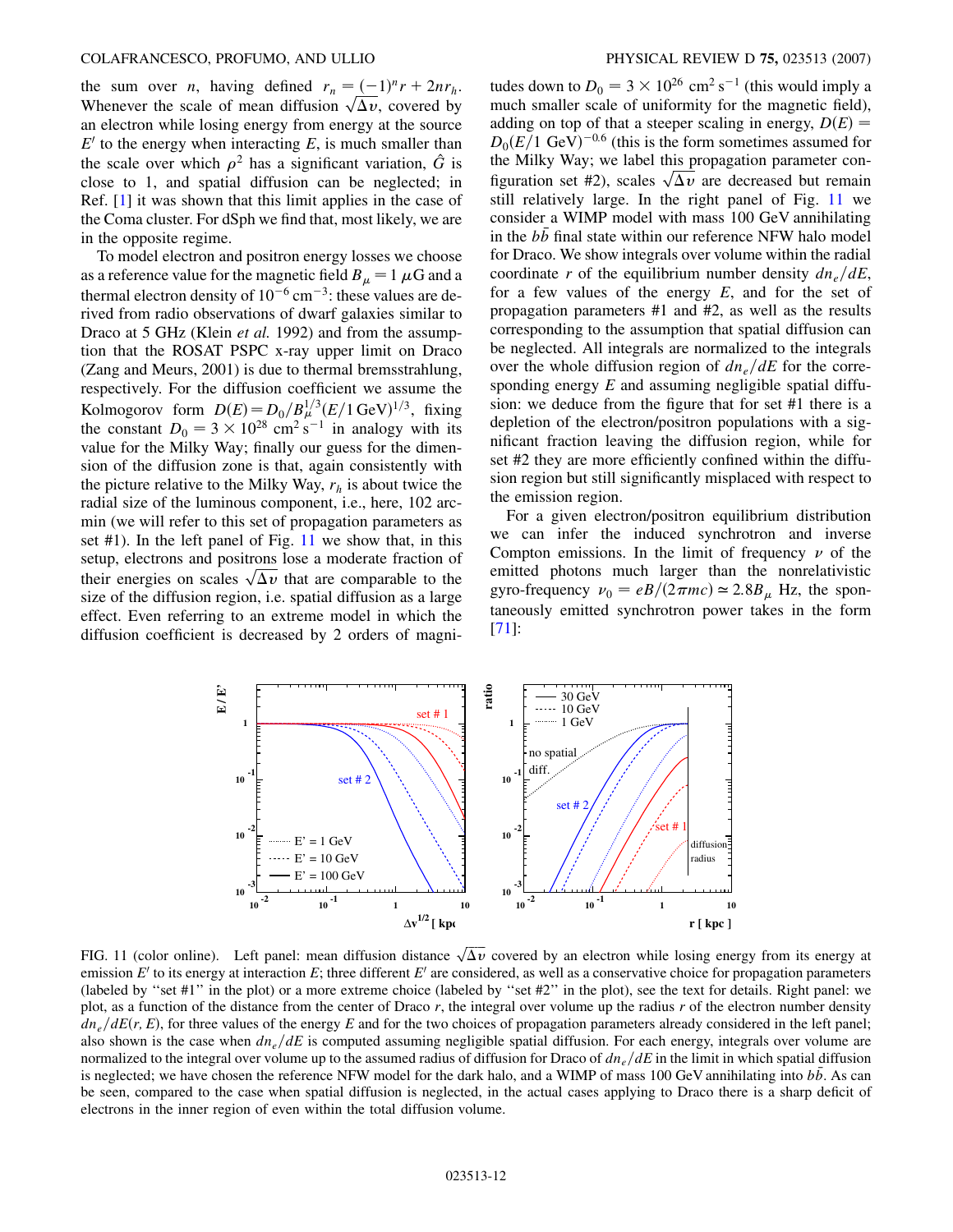DETECTING DARK MATTER WIMPS IN THE DRACO ... PHYSICAL REVIEW D **75,** 023513 (2007)

$$
P_{\text{synch}}(\nu, E, r) = \int_0^{\pi} d\theta \frac{\sin \theta}{2} 2\pi \sqrt{3} r_0 m c \nu_0 \sin \theta F(x/\sin \theta),
$$
\n(24)

where we have introduced the classical electron radius  $r_0 = e^2/(mc^2) = 2.82 \times 10^{-13}$  cm, and we have defined the quantities  $x$  and  $F$  as:

$$
x \equiv \frac{2\nu}{3\nu_0\gamma^2} \bigg[ 1 + \bigg(\frac{\gamma \nu_p}{\nu}\bigg)^2 \bigg]^{3/2},\tag{25}
$$

and

$$
F(t) \equiv t \int_{t}^{\infty} dz K_{5/3}(z) \simeq 1.25 t^{1/3} \exp(-t) [648 + t^2]^{1/12}.
$$
\n(26)

Folding the synchrotron power with the spectral distribution of the equilibrium number density of electrons and positrons, we find the local emissivity at the frequency  $\nu$ :

$$
j_{\text{synch}}(\nu, r) = \int_{m_e}^{M_\chi} dE \left( \frac{dn_{e^-}}{dE} + \frac{dn_{e^+}}{dE} \right) P_{\text{synch}}(\nu, E, r). \tag{27}
$$

In Fig. [12](#page-12-0) we consider a reference WIMP model with a mass of 100 GeV, annihilating into  $b - \bar{b}$  with a cross section at the level to induce a gamma-ray flux matching the 2 events in EGRET between 1 and 10 GeV for a dark matter distribution as in our reference NFW model. In the left panel we plot the radio flux density spectrum integrated over the whole diffusion volume:

$$
S_{\text{synch}}(\nu) = \int d^3r \frac{j_{\text{synch}}(\nu, r)}{4\pi d^2},\tag{28}
$$

<span id="page-12-0"></span>with *d* the distance of Draco. The spectrum is significantly flatter for the propagation parameter set #1, since the peak in emitted photon frequency is linearly proportional to the energy of the emitting particle, and electrons and positrons tend to escape from the diffusion box while losing energy, rather than remaining confined within it and giving a signal which piles up at lower frequencies. We then introduce the azimuthally averaged surface brightness distribution:

$$
I_{\text{synch}}(\nu, \Theta, \Delta \Omega) = \int_{\Delta \Omega} d\Omega \int_{\text{l.o.s.}} dl \frac{j_{\text{synch}}(\nu, l)}{4\pi}, \quad (29)
$$

where the integral is performed along the l.o.s. *l*, within a cone of angular acceptance  $\Delta\Omega$  centered in a direction forming an angle  $\Theta$  with the direction of the center of Draco. In the right panel of Fig. [12](#page-12-0) we plot surface brightness integrated over a cone of 3 arcsec width, corresponding to the tiny angular acceptance of the VLA at the time it was used to perform searches for point radio sources in the central 4 arcmin of Draco [[20](#page-19-12)]; no source was found and the corresponding upper limit is plotted in the figure. To illustrate how the shape of the signal changes compared to that of the source function, we also plot the surface brightness which we would obtain in the limit of no spatial diffusion. In Ref. [\[72\]](#page-20-9) radio fluxes are computed in this limit and the VLA measurement is exploited to exclude WIMP models; we have demonstrated in our discussion that the limit of no spatial diffusion is not likely to hold in the case of Draco and the figure illustrates the fact that, with the present data, limits on the model stemming from radio frequencies are less constraining than in the gammaray band. The figure illustrates also another point: the gamma-ray flux retraces the WIMP annihilation source function; in the example we have considered, even with the angular resolution at which future observations will be carried out, Draco would appear as a single point source. On the other hand, in the radio band the signal is spread out



FIG. 12 (color online). Radio flux density spectrum (left panel) and surface brightness distribution at the frequency  $\nu = 4.9$  GHz for a sample WIMP model of mass 100 GeV annihilating into *bb* with a cross section tuned at the level to give 2 events in the EGRET gamma-ray telescope. Results are given for the two choices of propagation parameters already considered in Ref. [\[11\]](#page-19-4), and for the surface brightness, for illustrative purposes only, in the case when spatial diffusion is neglected. Surface brightness is plotted for a 3 arcsec angular acceptance, corresponding to the VLA angular resolution at the time a search with this instrument for a point source at the center of Draco was performed (the obtained upper limit is plotted in the figure).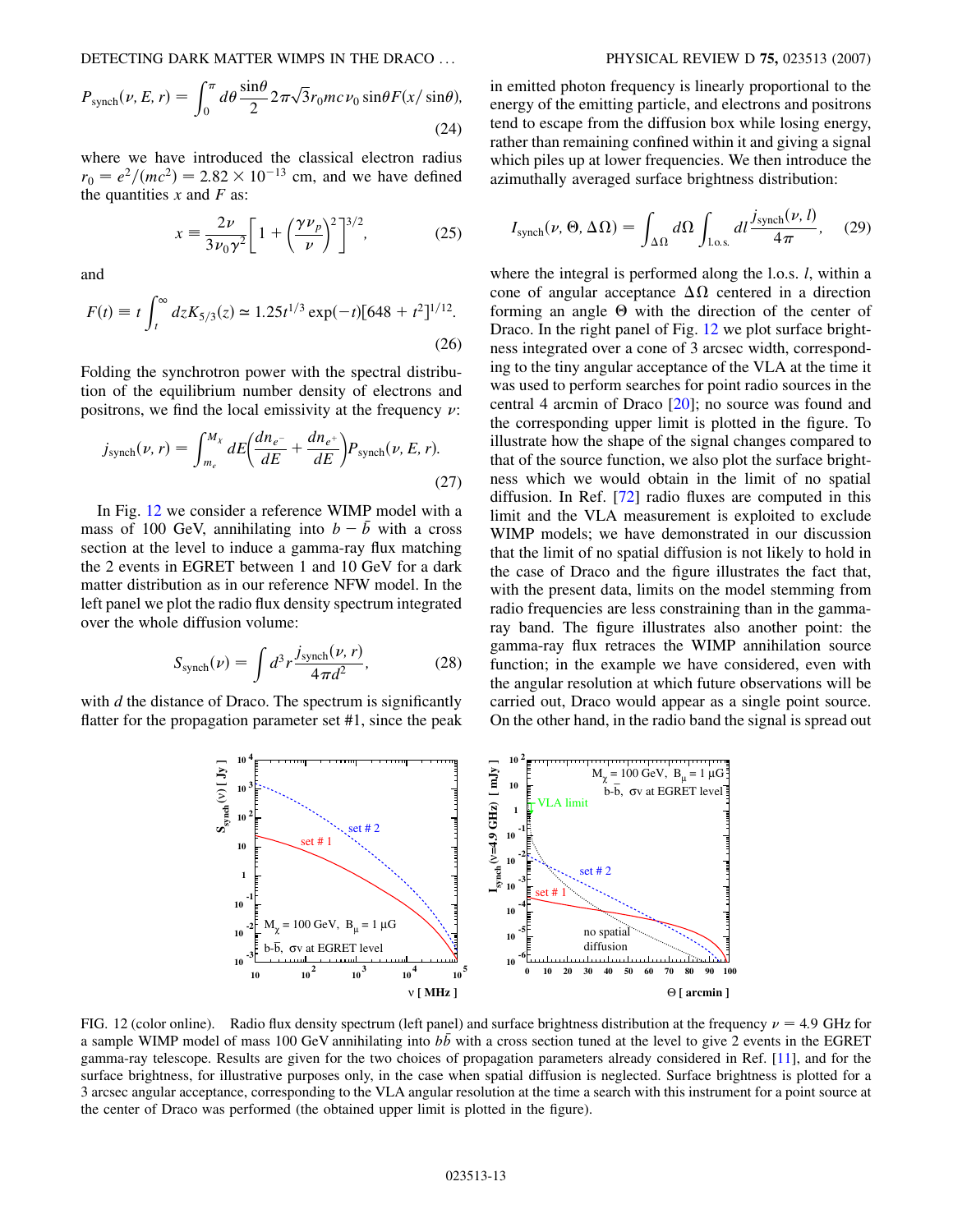<span id="page-13-0"></span>

FIG. 13 (color online). The projected sensitivity of future diffuse radio source searches from the direction of Draco, in the same setup as in Fig. [9.](#page-9-0) For comparison, we also indicate the sensitivity of gamma-ray search experiments, and the constraints from the antiproton and positron fluxes (the two lines corresponding to two different propagation setups for the Milky Way).

over a large angular size, standing clearly as diffuse emission.

No search for a diffuse radio emission from Draco has been performed so far. Even with a future next generation radio telescope the quoted sensitivities do not apply for an extended source. To address the discovery potential of such apparata for the signal we are analyzing, we make a simple extrapolation on the quoted point source sensitivity  $I_p(\nu)$ for a reference angular resolution  $\Delta\Omega_p$  and integration time  $\Delta t_p$ , assuming a homogeneous background:

$$
I_{\min}(\nu, \Delta\Omega) = I_p(\nu) \frac{\sqrt{\Delta\Omega}}{\sqrt{\Delta\Omega_p}} \frac{\sqrt{\Delta t_p}}{\sqrt{\Delta t}}.
$$
 (30)

<span id="page-13-1"></span>Reference values for EVLA in phase I [\[73\]](#page-20-10), at  $\nu = 5$  GHZ are  $I_p(\nu) = 0.8 \mu Jy$  for  $\Delta t_p = 12 \text{ h}$  and  $\Delta \Omega_p =$ 0*:*4arcsec; for LOFAR observations are all lower frequency up to  $\nu = 200$  MHZ, for which  $I_p(\nu) = 0.03$  mJy with

 $\Delta t_p = 1$  h and  $\Delta \Omega_p = 0.64$ arcsec [\[74\]](#page-20-11). To infer the projected sensitivity limit, for each WIMP model, halo profile, and frequency of observation, we compute the value for the and requency or observation, we compute the value for the<br>angular acceptance  $\Delta\Omega$  at which  $I_{\text{synch}}(\nu, \Delta\Omega)/\sqrt{\Delta\Omega}$  is maximal; we also assume as exposure time  $\Delta t = 8$  hr. In Fig. [13](#page-13-0) we show results for the sensitivity curves in the plane annihilation cross section versus WIMP mass, for our reference NFW profile, the conservative set #1 for propagation parameters (set #2 would give much more favorable results) and a value of the magnetic field equal to 1  $\mu$ G. The figure shows that, for this choice of parameters, we predict that WIMP models that are at the level of being detected by GLAST or ACTs in gamma rays, should also give a detectable radio flux, possibly with an even higher sensitivity in a favorable propagation configuration. However, this last conclusion is more model dependent, since some of the parameters are crucial for the estimate of the radio flux. In Fig. [14](#page-13-1) we illustrate this point, fixing the



FIG. 14 (color online). The projected sensitivities of future searches for a diffuse radio source as a function of the magnetic field in Draco, in the same setting as in Fig. [9](#page-9-0), with a WIMP mass set to 100 GeV. For comparison, we also show the projected sensitivity of GLAST.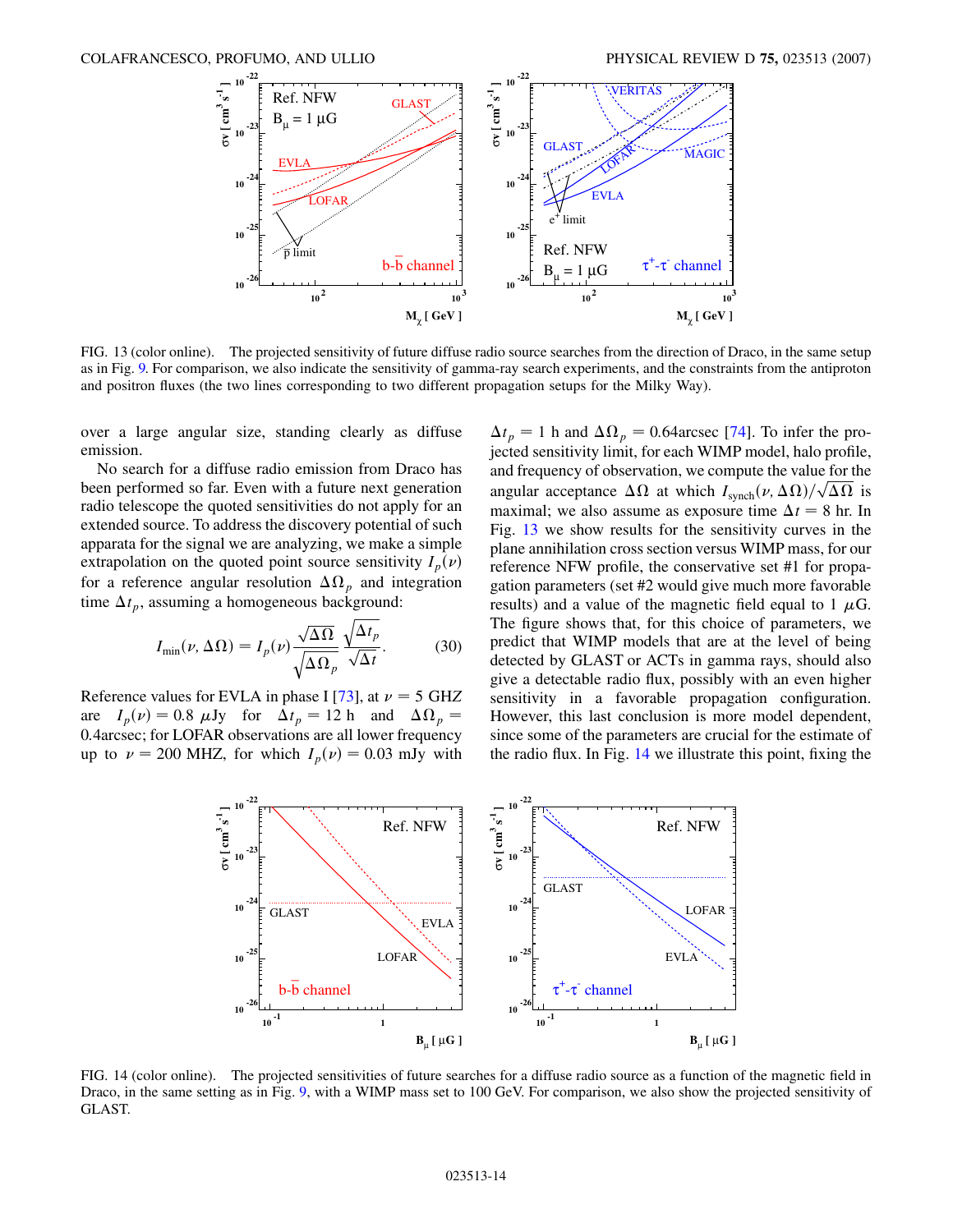<span id="page-14-0"></span>

FIG. 15 (color online). LOFAR projected sensitivities, for a given WIMP model and value of the magnetic field in Draco, as a function of the length scale parameter *a* in the class of halo models selected in Sec. II, compared to the GLAST projected sensitivity.

WIMP mass to 100 GeV, varying instead the value of magnetic field in Draco: the trend is obviously that the larger the magnetic field, the higher the induced radio flux, but the dependence is not trivial since the magnetic field enters both in the propagation of electrons and positrons, and in the emission of synchrotron radiation. Finally in Fig. [15](#page-14-0) we examine the dependence of the radio sensitivity curves on the model describing the dark matter halo in Draco: we find scalings that are analogous, although different in fine details, to those sketched previously for the gamma-ray fluxes and the corresponding sensitivity of the GLAST satellite.

The inverse Compton emission on the cosmic microwave background and on starlight fills the gap in frequency between radio and gamma-ray frequencies. Let *E*  $\gamma m_e c^2$  be the energy of electrons and positrons,  $\epsilon$  the target photon energy, and  $E<sub>\gamma</sub>$  the energy of the scattered photon; the inverse Compton power is obtained by folding the differential number density of target photons with the IC scattering cross section:

$$
P_{\rm IC}(E_{\gamma}, E) = cE_{\gamma} \int d\epsilon n(\epsilon) \sigma(E_{\gamma}, \epsilon, E), \qquad (31)
$$

where  $\sigma(E_{\gamma}, \epsilon, E)$  is the Klein-Nishina cross section [\[71\]](#page-20-8) and  $n(\epsilon)$  is the differential energy spectrum of the target photons; for simplicity we will assume that the starlight spectrum has the shape of a black body with temperature  $T = 0.3$  eV. Such a value of the temperature has been estimated on the basis of the fact that the major part of the Draco star is halo stars somewhat below the turnoff point of the subdwarf main sequence (Odenkirchen *et al.*, 2001). The effective temperature in the HR diagram with  $Fe/H = -2.0$  dex and with an age of  $\sim$ 12 Gyr is of the order of  $T \approx 3300-3500$  K, which is equivalent to an energy of  $\approx 0.28{\text -}0.3$  eV. Folding the IC power with the spectral distribution of the equilibrium number density of electrons and positrons, we get the local emissivity of IC photons of energy  $E_{\nu}$ :

$$
j_{\rm IC}(E_{\gamma}, r) = \int dE \left(\frac{dn_{e^-}}{dE} + \frac{dn_{e^+}}{dE}\right) P_{\rm IC}(E_{\gamma}, E) \tag{32}
$$

and the azimuthally averaged surface brightness distribution:

$$
I_{\rm IC}(\nu,\Theta,\Delta\Omega) = \int_{\Delta\Omega} d\Omega \int_{\rm l.o.s.} dl \frac{j_{\rm IC}(\nu,l)}{4\pi}.
$$
 (33)

<span id="page-14-1"></span>

FIG. 16 (color online). Detailed multiwavelength spectrum for a 100 GeV WIMP annihilating into  $b - \bar{b}$  (left), and the effect of varying the magnetic field strength. The WIMP pair annihilation rate has been tuned to give a gamma-ray signal at the level of the EGRET measured flux.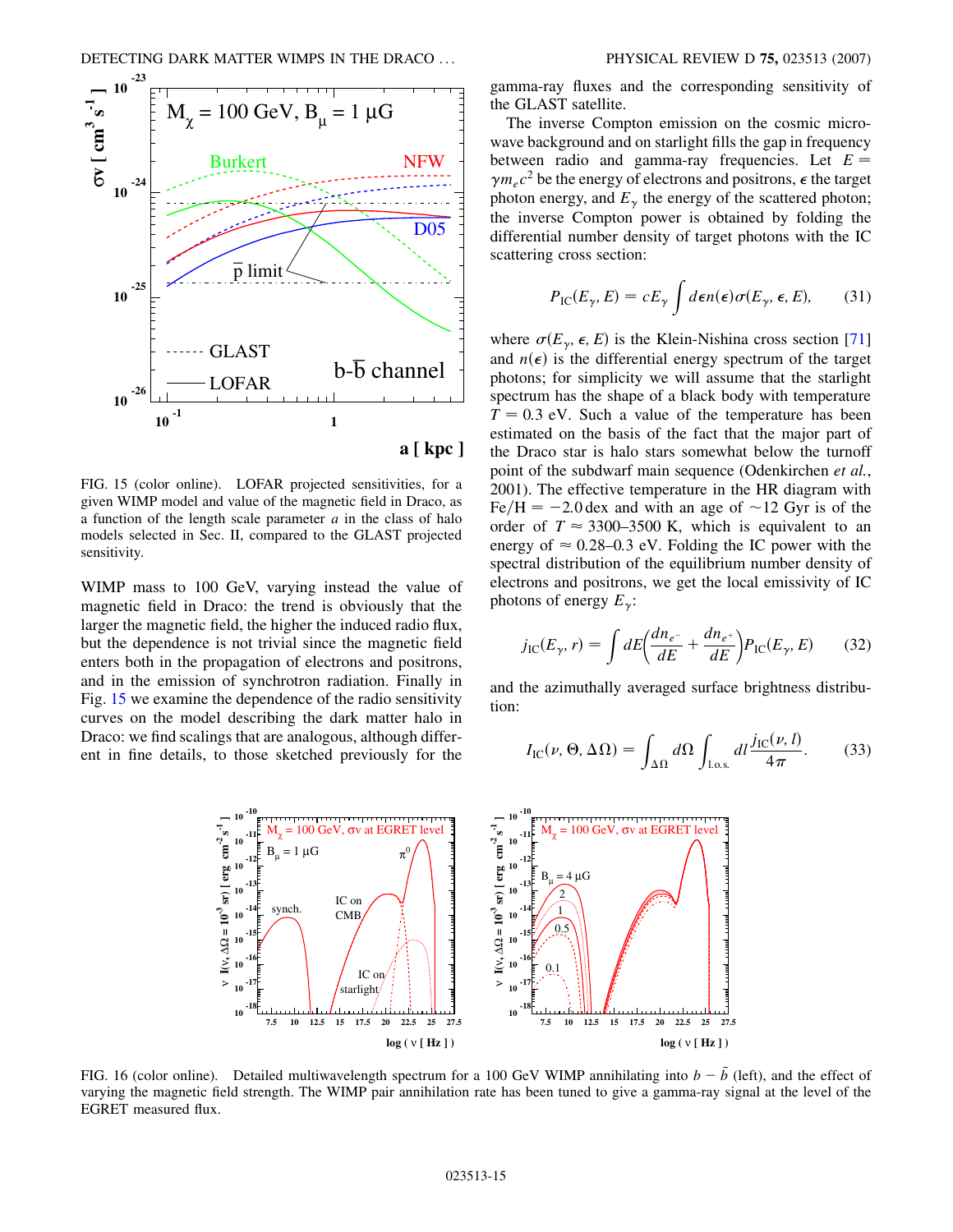In Fig. [16](#page-14-1) we plot the sample multifrequency seed of the emission in Draco due to WIMP annihilations, implementing our reference NFW halo model and reference values for the WIMP mass, the magnetic field, and the various propagation parameters. The WIMP pair annihilation rate has been tuned to give a gamma-ray signal at the level of the EGRET measured flux; the displayed surface brightness is in the direction of the center of Draco and for an angular acceptance equal to the EGRET angular resolution, i.e. not optimized for future observations (we should have in fact considered different solid angles at different wavelengths). As is apparent, there is a significant component in the x-ray band due to inverse Compton on the microwave background radiation, while the contribution on starlight is essentially negligible. The scaling of signals with the assumed value of the magnetic field are also displayed in the right panel.

While so far we have considered simple toy models for the WIMP accounting for the dark matter halo in Draco, in Fig. [17](#page-15-0) we consider a few explicit realizations of this scenario within the constrained minimal supersymmetric extension to the standard model (cMSSM), picking among the models studied in [[75](#page-20-12)] those better exemplifying the widest range of possibilities within that particular theoretical setup. All the models are fully consistent with accelerator and other phenomenological constraints, and give a neutralino thermal relic abundance exactly matching the central cosmologically observed value [[53](#page-19-44)]. We adjusted here the values of the universal soft supersymmetry break-

<span id="page-15-0"></span>

FIG. 17 (color online). Multiwavelength spectra for the four benchmark models described in the text. The prediction is shown for the best-fit NFW profile, and for a mean magnetic field equal to 1  $\mu$ G.

TABLE I. The input and output (last two columns, neutralino mass and pair annihilation cross section) parameters of the four cMSSM benchmark models we consider here. Unless otherwise specified, the units for the mass parameters are GeV, and the universal trilinear coupling  $A_0$  is set to 0 for all models (see  $[1,75]$  $[1,75]$  for details).

| Model                       |  |  |  | $M_{1/2}$ $m_0$ tan $\beta$ sign( $\mu$ ) $m_t$ $M_x$ ( $\sigma v$ )/(cm <sup>3</sup> s <sup>-1</sup> )       |
|-----------------------------|--|--|--|---------------------------------------------------------------------------------------------------------------|
|                             |  |  |  | <b>B</b> <sup><math>\prime</math></sup> ( <i>Bulk</i> ) 250 57 10 > 0 175 94.9 7.8 $\times$ 10 <sup>-28</sup> |
| D' (Coann.) 525 101 10      |  |  |  | $>0$ 175 211 $8.9 \times 10^{-29}$                                                                            |
| $E'$ (Focus P.) 300 1653 10 |  |  |  | $>0$ 171 103 1.7 $\times$ 10 <sup>-26</sup>                                                                   |
| $K'$ (Funnel) 1300 1070 46  |  |  |  | $\leq$ 0 175 554 1.1 $\times$ 10 <sup>-26</sup>                                                               |

ing scalar mass  $m_0$  given in [\[75\]](#page-20-12) in order to fulfill this latter requirement, making use of the latest Isajet v.7.72 release and of the DarkSUSY package [\[67\]](#page-20-4). The values of the cMSSM input parameters for the various models are given in Table I (see also Ref.  $[1]$ ). To facilitate the comparison with other existing analyses, we also list, in the two rightmost columns, the neutralino mass and pair annihilation cross section. Each benchmark model corresponds to a different mechanism responsible for the suppression of the otherwise too large bino relic abundance:  $\mathbf{B}'$  lies in the bulk region of small supersymmetry breaking masses, and gives a dominant  $b - \overline{b}$  final state; **D**<sup> $\prime$ </sup> corresponds to the coannihilation region, and features a large branching ratio for neutralino pair annihilations in  $\tau^+ - \tau^-$ ; E<sup>t</sup> belongs to the focus point region, with a dominant  $W^+ - W^$ final state, and, finally,  $K'$  is set to be in the funnel region where neutralinos rapidly annihilate through *s*-channel heavy Higgses exchanges, dominantly producing  $b - b$ pairs as outcome of annihilations. Not unlike what we found in the case of the multiwavelength analysis of neutralino annihilations in the Coma cluster (see Fig. 25 in Ref. [[1\]](#page-18-0)), the most promising among the four benchmark models of Table I is model E', featuring a large pair annihilation cross section to begin with; the less promising model is instead model **D**<sup>'</sup>, for which the mechanism suppressing the neutralino relic abundance in the early Universe, stau coannihilations, is not associated to pair annihilations of neutralinos today.

Lastly, we found that the SZ effect produced by DM annihilation in Draco, even though a definite probe of the DM annihilation in such cosmic structures (see, e.g., [\[9,](#page-19-2)[76\]](#page-20-13)) is quite low when we take into account the spatial diffusion of secondary electrons: we find, in fact, that the SZ signal towards the center of Draco is negligible even when we normalize the gamma-ray signal at the level of the EGRET upper limit.

## **V. A BLACK HOLE AT THE CENTER OF DRACO?**

There is one further effect which could change substantially our picture: if a black hole is present at the center of Draco, and had it formed through an adiabatic accretion process, the ambient dark matter population would have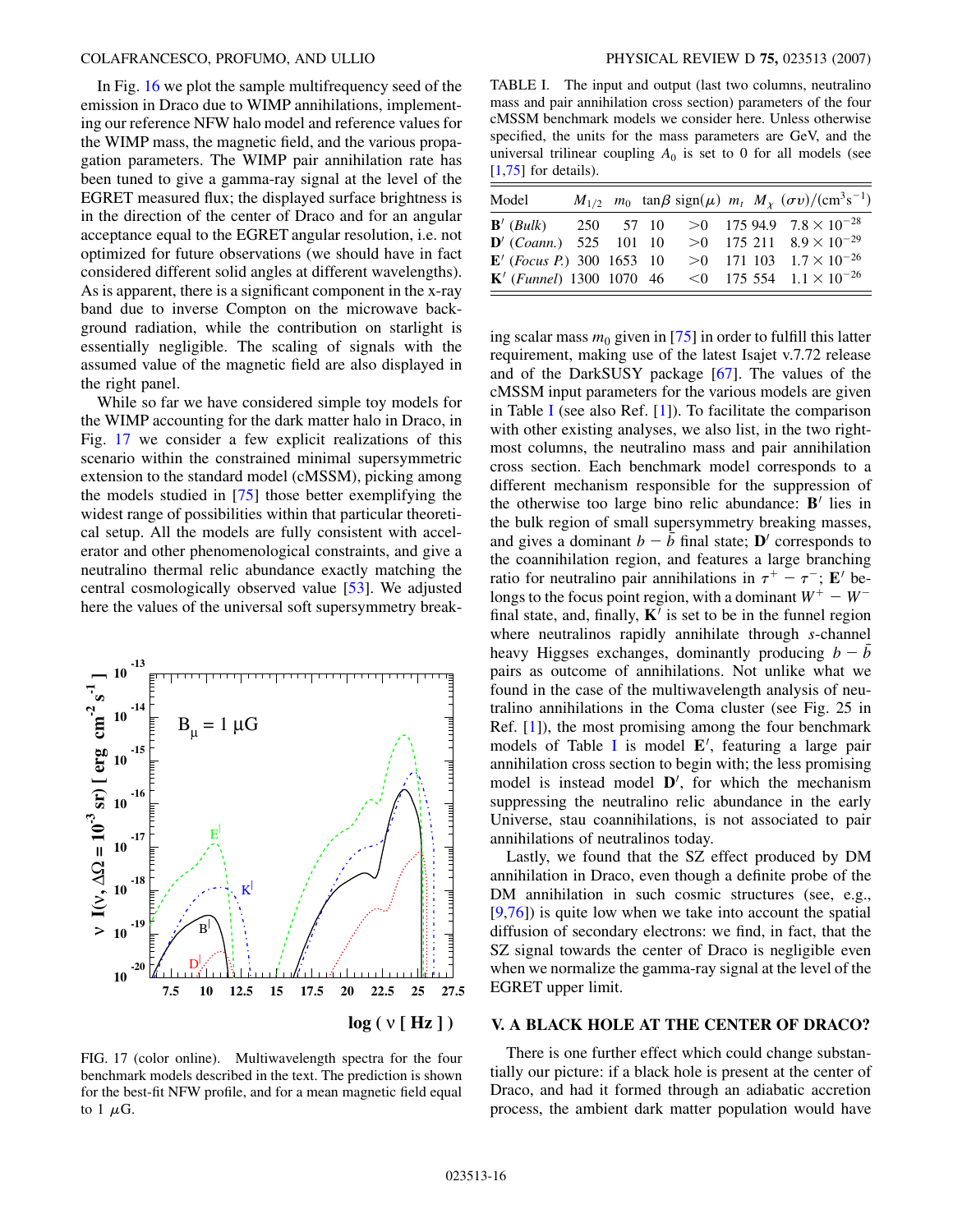experienced a sharp increase in its density profile, turning into a ''spike'' of dark matter, with a dramatic enhancement in the dark matter annihilation rate at the center of Draco. Such a spike was originally proposed for the Milky Way [\[77](#page-20-14)[–80](#page-20-15)] in connection with its central black hole, which has a mass of about  $310^{6}M_{\odot}$ , and, more recently, it has been extrapolated to small mass halos [\[81](#page-20-16)[,82\]](#page-20-17), including substructures within the Milky Way dark matter halo, eventually embedding black holes of intermediate mass, in the range between  $10^2$  to  $10^6 M_{\odot}$ .

There is strong observational evidence for the existence of supermassive black holes (in mass range between  $10<sup>6</sup>$ and  $10^{9}M_{\odot}$ ), without, however, a detailed understanding on how those objects form, or on the mechanism enforcing the observed correlations with properties of the hosting halos. In one of the proposed scenarios, these two issues are addressed in terms of preexisting intermediate-mass black hole seeds, forming in turn in proto-galaxy environments [\[83](#page-20-18)–[85](#page-20-19)]: a significant population of these smaller mass objects would still be present in galaxy-size halos, most likely associated to substructures which have not been tidally disrupted, while merging into the halo. Their presence in the Milky Way halo would be very hard to

<span id="page-16-0"></span>

FIG. 18 (color online). Reduced  $\chi^2$  for a fit of the star velocity dispersion data of Draco in the binning of Munoz *et al.* under the hypothesis that a black hole of given mass is present at the center of Draco; the dark matter profiles are described by a NFW or a D05 profile with scale factor  $a = 1$  kpc and, respectively,  $\rho'$ equal to  $10^7$ ,  $2 \times 10^7$ ,  $3 \times 10^7$ ,  $3.72 \times 10^7 M_{\odot}$  kpc<sup>-3</sup> (from top to bottom in the figure; the last value corresponds to the best fit in the case without the black hole) and  $5 \times 10^6$ ,  $10^7$ ,  $2 \times 10^7$ ,  $2.54 \times 10^7 M_{\odot}$  kpc<sup>-3</sup> (again, from top to bottom in the figure, with last value being the best fit in the case without the black hole).

prove in terms of standard astrophysical observations. In particular, there is no evidence for the presence of a black hole at the center of Draco: it is reasonable to expect that a black hole, being in such a gas poor environment, would be in a dormant phase, rather than in an accreting and luminous one. In Fig. [18](#page-16-0) we sketch the dynamical response of adding a black hole of given mass on top of the mass models introduced in Sec. II (the response of the dark matter profile, as specified below, is included): the fit of the star velocity dispersion is not sensitive to black holes of mass smaller than about  $10<sup>5</sup>M<sub>o</sub>$ , slightly improves for masses around a few times  $10<sup>6</sup>M_{\odot}$ , while the presence of a black hole of mass larger than about  $10<sup>7</sup>M<sub>o</sub>$  is dynamically excluded.

We will take a phenomenological approach and make the hypothesis that a black hole of given mass  $M_{BH}$  has formed adiabatically at the center of Draco. The process turns an initial (i.e. before the black hole has accreted the bulk of its mass) dark matter density profile scaling as  $\rho_i(r_i) \propto r_i^{-\gamma}$  into a final profile of the form  $\rho_f(r_f) \propto r_f^{-A}$ . in a simplified system with all dark matter particles on circular orbits, it is easy to show that conservation of mass and angular momentum imply that  $A = (9 - 2\gamma)/(4 - \gamma)$ [\[77](#page-20-14)[,78,](#page-20-20)[86](#page-20-21)], i.e. that the final profile is significantly steeper than the initial; this result holds also in a general setup. To derive the right normalization, on the other hand, one has to refer to the full phase space distribution function for the dark matter profile and implement the appropriate adiabatic invariants. We refer here to the procedure outlined in [\[78\]](#page-20-20); in the same paper it is shown that, since the growth of the spike depends on the existence of a very large population of cold particles at the center of the dark matter system, where the black hole is adiabatically growing, large spikes form for singular profiles, which embed such a large number of cold states, while it does not for cored profiles for which it is not the case. We will discuss then only the case for the NFW profile and the D05 profile.

In Fig. [19](#page-17-0) we plot the line-of-sight integral function *J*, we have introduced in Eq. ([1\)](#page-2-0) as a relevant quantity for predictions on the gamma-ray flux, as a function of the black hole mass, and for a given value of the WIMP annihilation cross section  $\sigma v$ , or vice versa. The value of  $\sigma v$  enters critically since the very singular spike density profile has to be extrapolated down to the radius at which a maximal WIMP density is enforced by WIMP pair annihilations, i.e. [\[77\]](#page-20-14):

$$
\rho_{\text{max}} = \frac{M_{\chi}}{(\sigma v)(t_0 - t_f)},\tag{34}
$$

where  $t_0$  is the present time and  $t_f$  the formation time of Draco. As can be see, enhancements in the gamma-ray flux of even 4 orders of magnitude are at hand; scalings in black hole mass and  $\sigma v$  are analogous for the two halo models considered here.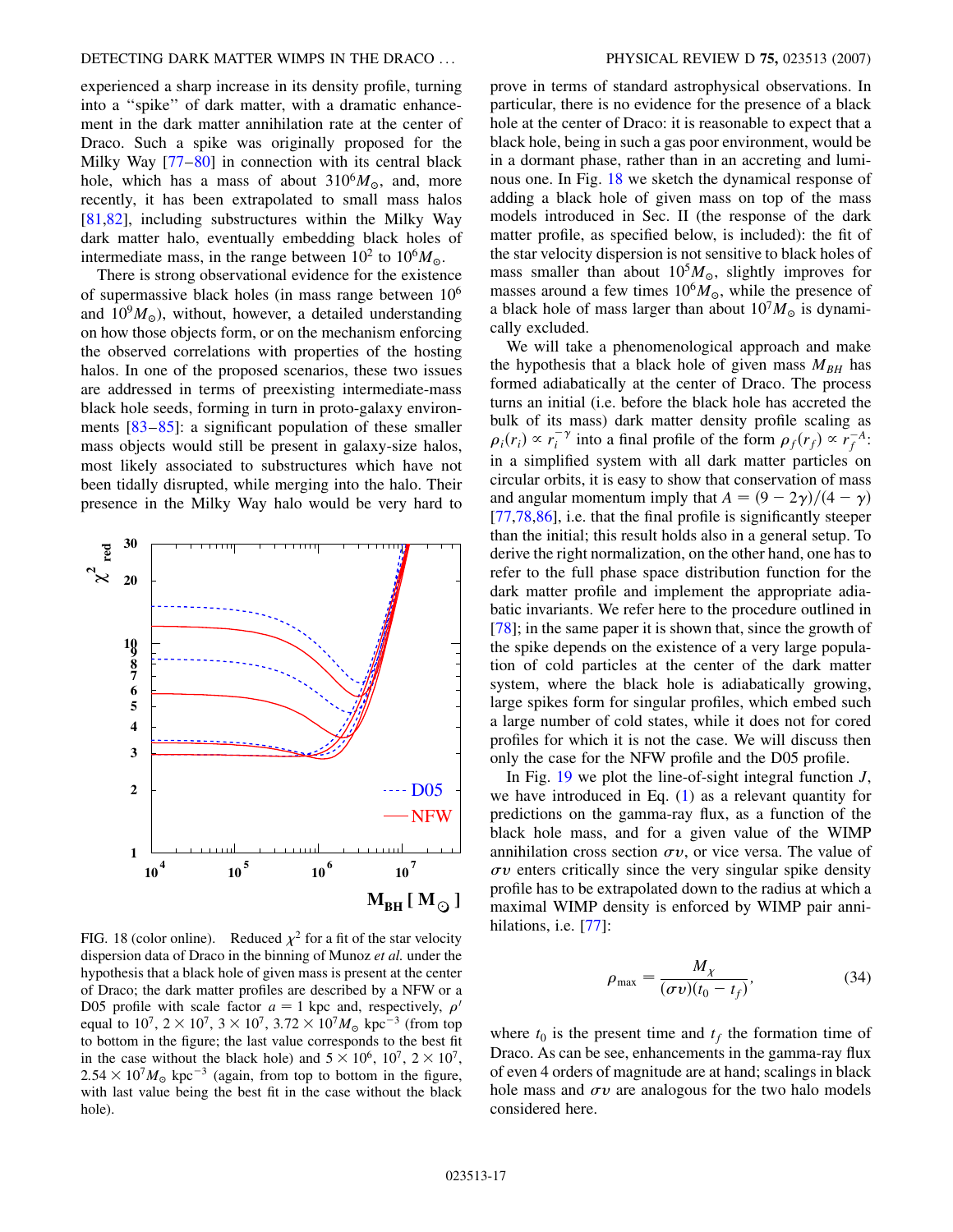<span id="page-17-0"></span>

FIG. 19 (color online). Left panel: integral of the square of dark matter density along the line of sight towards the center of Draco and averaged over an angular acceptance of  $10^{-5}$  sr, in the case of a central enhancement of the dark matter density due the adiabatic formation at the center of the system of a black hole of given mass; the background dark matter profile are those considered in the left panel and for  $\rho'$  equal to 3.72  $\times$  10<sup>7</sup> $M_{\odot}$  kpc<sup>-3</sup> (NFW profile) and 2.54  $\times$  10<sup>7</sup> $M_{\odot}$  kpc<sup>-3</sup> (D05 profile). The value of the WIMP pair annihilation cross section and mass enter in the estimate of central maximal WIMP number density set by pair annihilations. Right panel: same as in the left panel but for a few values of the black hole mass and varying the pair annihilation cross section.

The spike is confined in a very tiny portion of the halo, essentially the region within which the black hole dominates the potential well of the final configuration, i.e. smaller than 1 pc even for the heaviest black holes we are considering. The induced gamma-ray source would appear as a point source even at future telescopes with

<span id="page-17-1"></span>

FIG. 20 (color online). We show the radio (at  $\nu = 4.9 \text{ GHz}$ ) surface brightness of Draco in the case of an adiabatic growth of a black hole of given mass  $M_{BH} = 10^2$ ,  $10^4$ , and  $10^6 M_{\odot}$ , as labeled. A reference neutralino  $b\overline{b}$  model with  $M_{\chi} = 100 \text{ GeV}$ and  $\sigma v = 10^{-25}$  cm<sup>3</sup> s<sup>-1</sup> with a magnetic field  $B_{\mu} = 1$   $\mu$ G are adopted here.

improved angular resolution. On the other hand, analogously to the effect we have already discussed for the standard dark matter halo component, the emitted electrons and positrons diffuse out of the central region and give rise to radio and inverse Compton signals on a very wide angular size. In Fig. [20](#page-17-1) we consider, for a few sample masses for the central black hole and one reference annihilation cross section, the induced radio surface brightness in the same configuration displayed in Fig. [12](#page-12-0) (propagation parameters in set #1).

In Fig. [21](#page-18-5) we show the scaling of future expected sensitivities in the plane annihilation rate versus black hole mass, for two sample WIMP masses, the  $b - \bar{b}$  annihilation channel, the reference NFW halo profile, and set of propagation parameters. As already mentioned above, the effect of the adiabatic black hole growth is more dramatic for WIMP models with smaller annihilation cross section; for comparable annihilation cross section the enhancement in the signal is larger at radio wavelengths than for gamma rays. There is a  $1/4\pi$  mismatch since we are essentially adding a point source at the center of the system: we detect only the gamma-rays emitted in our direction, while all emitted electrons and positrons pile up into the population giving rise to the radiation at lower frequencies.

### **VI. CONCLUSIONS**

Following a program of thorough investigation of the multiwavelength yields of WIMP dark matter annihilations started with the case of the Coma cluster in Ref. [[1\]](#page-18-0), in this paper we analyzed the case of the nearby dSph Draco. Under the assumption of equilibrium for the stellar component, we made use of the large wealth of available photometric studies to derive precise mass models for Draco. Under a general setup, we studied the preferred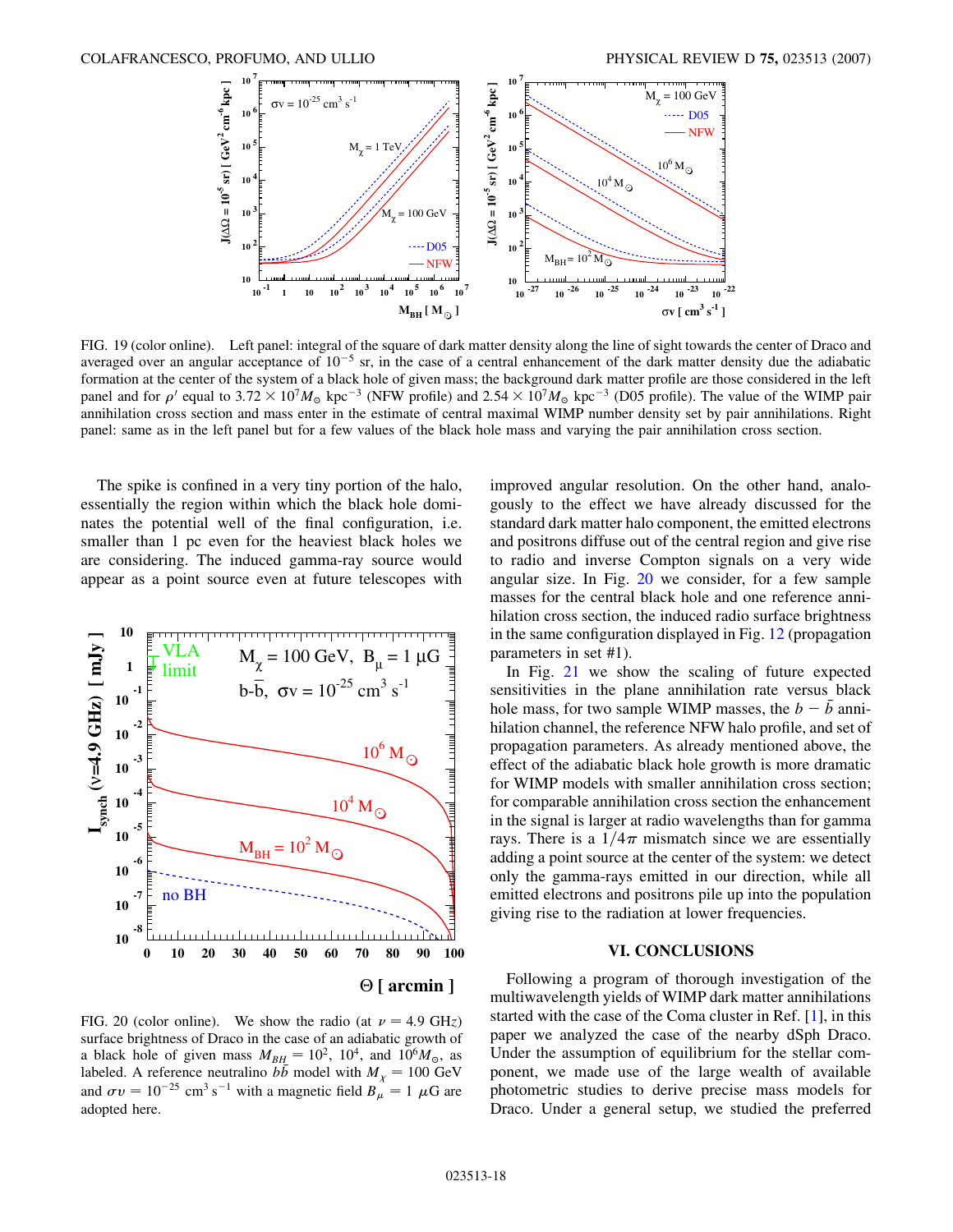<span id="page-18-5"></span>

FIG. 21 (color online). We show the projected sensitivity of radio (LOFAR, EVLA) and gamma-ray (EGRET, GLAST) experiments observing Draco as a function of the black hole mass  $M_{BH}$  for two choices of the neutralino mass:  $M_{\chi} = 100$  GeV (left panel) and  $M_{\chi}$  = 500 GeV (right panel). A reference case of a NFW dark matter profile and a magnetic field  $B_{\mu}$  = 1  $\mu$ G are adopted here.

values for the dark matter halo length scale, its density normalization parameter, as well as its anisotropy parameter. Results from numerical simulations of structure formation, together with a proper treatment of the effects of tides on the density profile, enabled us to correlate the concentration parameter and the initial virial mass of the dSph under consideration. In turn, this allowed us to further constrain the best-fit dark matter halo models for Draco.

We then proceeded to an evaluation of the gamma-ray and electron/positron yield expected from Draco under the hypothesis that the dark matter is in the form of a pairannihilating WIMP. To this extent, we resorted to illustrative cases of WIMPs of given mass and pair-annihilation cross section, dominantly annihilating into final states giving rise to the two extrema of a soft and a hard photon spectrum. For definiteness, and for illustrative purposes, we also considered theoretically well-motivated benchmark supersymmetric models.

We pointed out that unlike the case of the Milky Way galactic center, the spread in the estimate of the gamma-ray flux from Draco is significantly narrow, once the particle physics setup for the dark matter constituent is specified, and that Draco would appear as a pointlike gamma-ray source in both ACTs and GLAST observations. In analogy with our procedure carried out in CPU2006 [\[1](#page-18-0)] for larger dark matter halos, we implemented a fully self-consistent propagation setup for positrons and electrons produced in WIMP pair annihilations, and we studied the subsequent generation of radiation in the radio frequencies from synchrotron emissions, and at higher frequencies from inverse Compton scattering off starlight and cosmic microwave background photons.

We showed that, unlike in larger dark matter halos, as is the case for the Coma cluster  $[1]$  $[1]$ , in small, nearby objects the spatial diffusion of electrons and positrons plays a very significant role. As a consequence, the expected radio emission from Draco is spatially extended, and, depending upon the propagation setup and the values of the magnetic field in Draco, can provide a detectable signal for future radio telescopes. In some cases, we find that an extended radio emission could be detectable from Draco even if no gamma-ray source is identified by GLAST or by ACTs, making this technique the most promising search for dark matter signatures from the class of objects under consideration, i.e. nearby dwarf spheroidal galaxies.

We finally showed that available data can accommodate the presence of a black hole in the center of Draco, even improving the fit to the data for some values of the black hole mass. The corresponding expected enhancement in the gamma-ray flux and in the radio surface brightness for cuspy dark matter halo profiles and an adiabatic growth of the black hole can be of several orders of magnitude. If the mass of the black hole is around or larger than  $10^{6}M_{\odot}$ , WIMP models are predicted to give unmistakable astrophysical signatures both for future gamma-ray telescopes and for future radio telescopes.

- <span id="page-18-0"></span>[1] S. Colafrancesco, S. Profumo, and P. Ullio, Astron. Astrophys. **455**, 21 (2006).
- <span id="page-18-1"></span>[2] G. Bertone, D. Hooper, and J. Silk, Phys. Rep. **405**, 279 (2005).
- <span id="page-18-2"></span>[3] A. Cesarini *et al.*, Astropart. Phys. **21**, 267 (2004).
- <span id="page-18-3"></span>[4] L. Bergstrom *et al.*, Phys. Rev. Lett. **94**, 131301 (2005).
- <span id="page-18-4"></span>[5] E. Baltz *et al.*, Phys. Rev. D **65**, 063511 (2002).
- [6] F. Aharonian *et al.*, Astrophys. J. **636**, 777 (2006).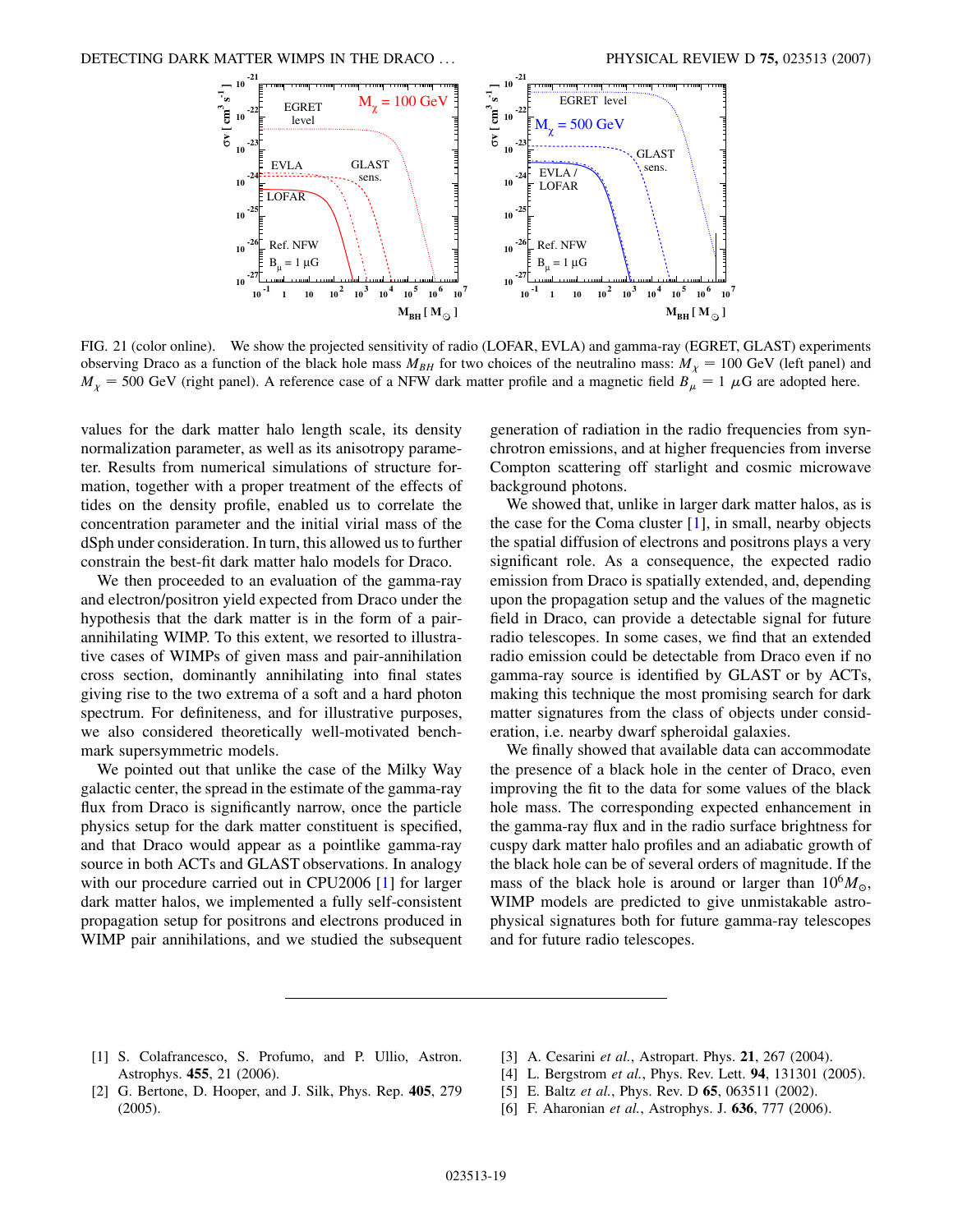- <span id="page-19-0"></span>[7] S. Profumo, Phys. Rev. D **72**, 103521 (2005).
- <span id="page-19-1"></span>[8] S. Colafrancesco and B. Mele, Astrophys. J. **562**, 24 (2001).
- <span id="page-19-2"></span>[9] S. Colafrancesco, Astron. Astrophys. **422**, L23 (2004).
- <span id="page-19-3"></span>[10] E. Giraud *et al.*, *Astronomy, Cosmology and Fundamental Physics: Proceedings of the ESO/CERN/ESA Symposium*, ESO ASTROPHYSICS SYMPOSIA, edited by P. A. Shaver, L. DiLella, and A. Gimnez (Springer-Verlag, Berlin, 2003), ISBN 3-540-40179-2, p. 448.
- <span id="page-19-4"></span>[11] M. Mateo, Annu. Rev. Astron. Astrophys. **36**, 435 (1998).
- <span id="page-19-5"></span>[12] G. Tyler, Phys. Rev. D **66**, 023509 (2002).
- <span id="page-19-46"></span>[13] N. W. Evans, F. Ferrer, and S. Sarkar, Phys. Rev. D **69**, 123501 (2004).
- <span id="page-19-8"></span>[14] L. Bergstrom and D. Hooper, Phys. Rev. D **73**, 063510 (2006).
- <span id="page-19-9"></span>[15] S. Profumo and M. Kamionkowski, J. Cosmol. Astropart. Phys. 03 (2006) 003.
- <span id="page-19-6"></span>[16] Xiao-Jun Bi, Hong-Bo Hu, and Xinmin Zhang, astro-ph/ 0603022.
- <span id="page-19-7"></span>[17] P. Marleau, in Proceedings of TAUP, Zaragoza, Spain, 2005 (unpublished); M. Tripathi, in Proceedings of Cosmic Rays to Colliders 2005, Prague, Czech Republic, 2005 (unpublished); in Proceedings of TeV Particle Astrophysics Workshop, Batavia, USA, 2005 (unpublished); M. Chertok, in Proceedings of PANIC 05, Santa Fe, 2005 (unpublished).
- <span id="page-19-10"></span>[18] L. Wai, Analysis of Draco with EGRET, http://wwwglast.slac.stanford.edu/ScienceWorkingGroups/ DarkMatter/oldstuff/9-9-02.ppt.
- <span id="page-19-11"></span>[19] V. V. Vassiliev *et al.*, *Proceedings of the 28th International Cosmic Ray Conference, Trukuba, Japan, 2003*, edited by T. Kajita, Y. Asaoka, A. Kawachi, Y. Matsubara, and M. Sasaki, p. 2851.
- <span id="page-19-12"></span>[20] E. Fomalont and B. Geldzhaler, Astron. J. **84**, 12 (1979).
- <span id="page-19-13"></span>[21] U. Klein *et al.*, Astron. Astrophys. **255**, 49 (1992).
- <span id="page-19-14"></span>[22] Z. Zang and E. J. A. Meurs, Astrophys. J. **556**, 24 (2001).
- <span id="page-19-15"></span>[23] S. Colafrancesco, in *Proceedings of the International Astronomical Union 198, IAU Colloquium, 2005*, edited by H. Jerjen and B. Binggeli (Cambridge University Press, Cambridge, England, 2005), p. 229.
- <span id="page-19-16"></span>[24] D. N. Spergel *et al.*, astro-ph/0603449.
- <span id="page-19-17"></span>[25] S. Mashchenko, A. Sills, and H.M.P. Couchman, Astrophys. J. **640**, 252 (2006).
- <span id="page-19-18"></span>[26] A. M. Green, S. Hofmann, and D. J. Schwarz, J. Cosmol. Astropart. Phys. 08 (2005) 003.
- <span id="page-19-19"></span>[27] S. Profumo, K. Sigurdson, and M. Kamionkowski, Phys. Rev. Lett. **97**, 031301 (2006).
- <span id="page-19-20"></span>[28] D. A. C. Lin and S. D. Murray, Astron. Soc. Pac. Conf. Ser. **13**, 55 (1991); A. J. Benson, C. S. Frenk, C. G. Lacey, C. M. Baugh, and S. Cole, Mon. Not. R. Astron. Soc. **333**, 177 (2002).
- <span id="page-19-21"></span>[29] D. Reed *et al.*, Mon. Not. R. Astron. Soc. **357**, 82 (2005).
- <span id="page-19-22"></span>[30] F. Stoehr, S.D.M. White, G. Tormen, and V. Springel, Mon. Not. R. Astron. Soc. **335**, L84 (2002); J. D. Simon, Bull. Am. Astron. Soc. **36**, 1478 (2004).
- <span id="page-19-23"></span>[31] J. Binney and G.A. Mamon, Mon. Not. R. Astron. Soc. **200**, 361 (1982).
- <span id="page-19-24"></span>[32] E.L. Lokas and G.A. Mamon, Mon. Not. R. Astron. Soc. **343**, 401 (2003).
- <span id="page-19-25"></span>[33] M. Odenkirchen *et al.*, Astron. J. **122**, 2538 (2001).
- <span id="page-19-26"></span>[34] J. L. Sersic, *Atlas de Galaxias Australes* (Obs. Astron.

Univ. Nac. Cordoba, Cordoba, 1968).

- <span id="page-19-27"></span>[35] E.L. Lokas and G.A. Mamon, Mon. Not. R. Astron. Soc. **363**, 918 (2005).
- <span id="page-19-28"></span>[36] A. Aparicio, R. Carrera, and D. Martinez-Delgado, Astron. J. **122**, 2524 (2001).
- <span id="page-19-29"></span>[37] M.-R. L. Cioni and H. J. Habing, Astron. Astrophys. **442**, 165 (2005).
- <span id="page-19-30"></span>[38] A. Z. Bonanos, K. Z. Stanek, A. H. Szentgyorgyi, D. D. Sasselov, and G. A. Bakos, Astron. J. **127**, 861 (2004).
- <span id="page-19-31"></span>[39] M. L. Mateo, Annu. Rev. Astron. Astrophys. **36**, 435 (1998).
- <span id="page-19-32"></span>[40] J. F. Navarro, C. S. Frenk, and S. D. M. White, Astrophys. J. **462**, 563 (1996); **490**, 493 (1997).
- <span id="page-19-33"></span>[41] J. Diemand, M. Zemp, B. Moore, J. Stadel, and M. Carollo, Mon. Not. R. Astron. Soc. **364**, 665 (2005).
- <span id="page-19-34"></span>[42] A. Burkert, Astrophys. J. **447**, L25 (1995).
- <span id="page-19-35"></span>[43] G. Gentile, A. Burkert, P. Salucci, U. Klein, and F. Walter, Astrophys. J. **634**, L145 (2005).
- <span id="page-19-36"></span>[44] M. D. Weinberg and N. Katz, Astrophys. J. **580**, 627 (2002).
- [45] A. El-Zant, I. Shlosman, and Y. Hoffman, Astrophys. J. **560**, 636 (2001).
- <span id="page-19-37"></span>[46] S. Mashchenko, H.M.P. Couchman, and J. Wadsley, Nature (London) **442**, 539 (2006).
- <span id="page-19-38"></span>[47] G. Tormen, A. Diaferio, and D. Syer, Mon. Not. R. Astron. Soc. **299**, 728 (1998).
- <span id="page-19-39"></span>[48] E. Hayashi, J.F. Navarro, J.E. Taylor, J. Stadel, and T. Quinn, Astrophys. J. **584**, 541 (2003).
- <span id="page-19-40"></span>[49] S. Kazantzidis, L. Mayer, C. Mastropietro, J. Diemand, J. Stadel, and B. Moore, Astrophys. J. **608**, 663 (2004).
- <span id="page-19-41"></span>[50] A. Klypin, H. Zhao, and R. S. Somerville, Astrophys. J. **573**, 597 (2002).
- <span id="page-19-42"></span>[51] R. R. Munoz *et al.*, Astrophys. J. **631**, L137 (2005).
- <span id="page-19-43"></span>[52] M. I. Wilkinson, J. T. Kleyna, N. W. Evans, G. F. Gilmore, M. J. Irwin, and E. K. Grebel, Astrophys. J. **611**, L21 (2004).
- <span id="page-19-44"></span>[53] D. N. Spergel *et al.*, astro-ph/0603449.
- <span id="page-19-45"></span>[54] J. S. Bullock *et al.*, Mon. Not. R. Astron. Soc. **321**, 559 (2001).
- <span id="page-19-47"></span>[55] L. Bergstrom and D. Hooper, Phys. Rev. D **73**, 063510 (2006).
- <span id="page-19-48"></span>[56] S. Profumo and M. Kamionkowski, J. Cosmol. Astropart. Phys. 03 (2006) 003.
- <span id="page-19-49"></span>[57] See www-glast.slac.stanford.edu/software/IS/ glast\_lat\_performance.htm.
- <span id="page-19-50"></span>[58] P. Sreekumar et al. (EGRET Collaboration), Astrophys. J. **494**, 523 (1998).
- <span id="page-19-51"></span>[59] P. Majumdar *et al.*, *Proceedings of the 29th International Cosmic Ray Conference, Pune, India, 2005*, edited by B. Sripathi Acharya, S. Gupta, P. Jagadeesan, A. Jain, S. Karthikeyan, S. Morris, and S. Tonwar (Tata Institute of Fundamental Research, Mumbai, 2005), Vol. 5, p. 203.
- <span id="page-19-52"></span>[60] H. Krawczynski, D. A. Carter-Lewis, C. Duke, J. Holder, G. Maier, S. Le Bohec, and G. Sembroski, Astropart. Phys. **25**, 380 (2006).
- <span id="page-19-53"></span>[61] L. Bergström, P. Ullio, and J. H. Buckley, Astropart. Phys. **9**, 137 (1998).
- <span id="page-19-54"></span>[62] B. Murakami and J. D. Wells, Phys. Rev. D **64**, 015001 (2001); T. Moroi and L. Randall, Nucl. Phys. **B570**, 455 (2000); M. Fujii and K. Hamaguchi, Phys. Lett. B **525**, 143 (2002); Phys. Rev. D **66**, 083501 (2002); R. Jeannerot,